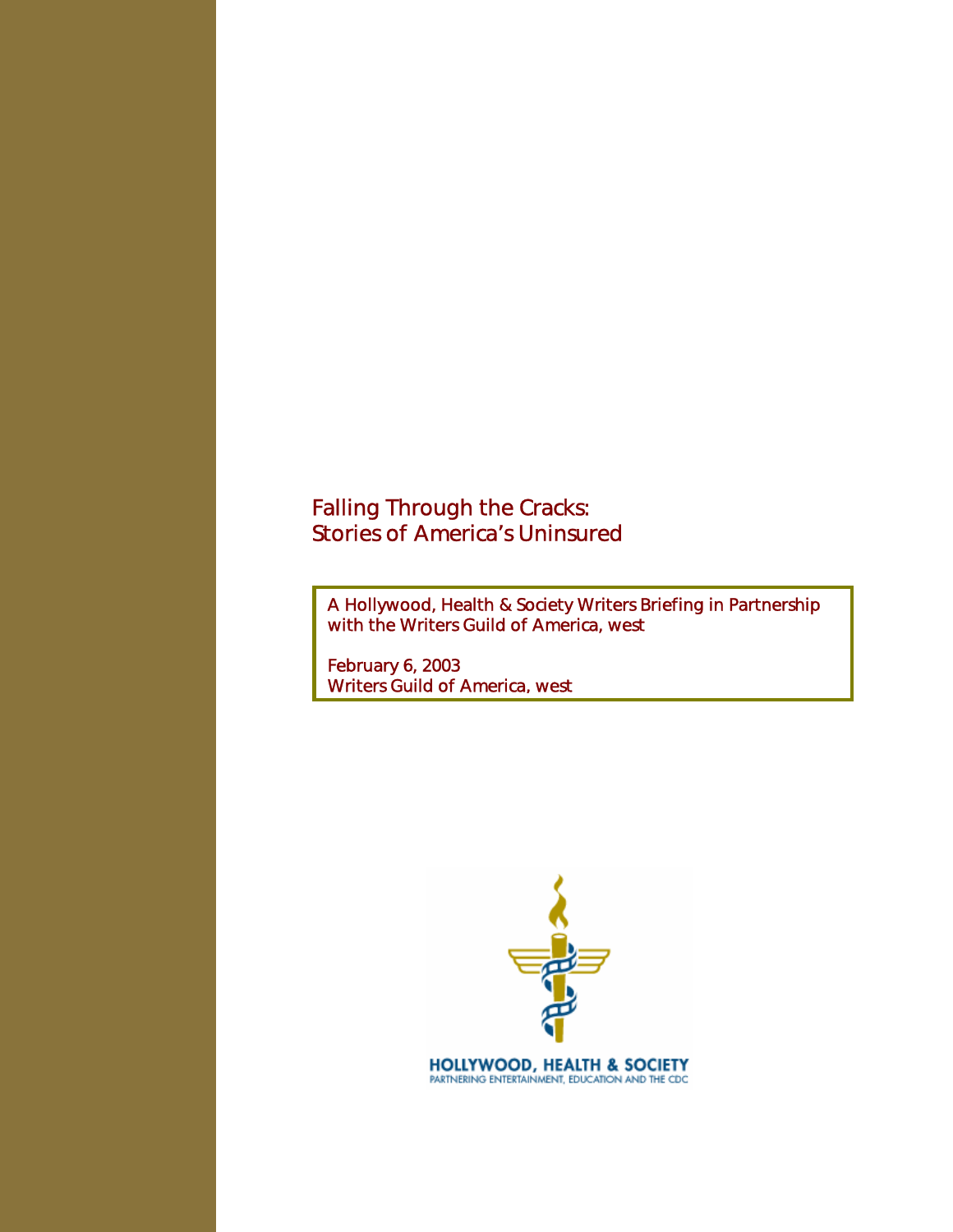# Falling Through the Cracks: Stories of America's Uninsured

This writers briefing, convened by the Writers Guild of America, west, the USC Annenberg Norman Lear Center's Hollywood, Health & Society project and the Robert Wood Johnson Foundation, brought together leading public health experts to discuss a gripping and compelling problem—the 40 million uninsured in America.

### Writers Guild of America, west

The WGAw, led by Victoria Riskin, represents writers in the motion picture, broadcast, cable and new technologies industries. The Writers Guild of America is the sole collective bargaining representative for writers in the motion picture, broadcast, cable, interactive and new media industries. It has numerous affiliation agreements with other U.S. and international writing organizations and is in the forefront of the debates concerning economic and creative rights for writers. Visit the Web site at www.wga.org.

## Hollywood, Health & Society

Hollywood, Health & Society is a project at the Norman Lear Center that provides entertainment industry professionals with accurate and timely information for health storylines. Funded by the Centers for Disease Control and Prevention (CDC), the project recognizes the profound impact that entertainment media have on individual behavior. The Lear Center helps the CDC supply writers and producers of all types of entertainment content with accurate health information through individual briefings, special seminars and expert consultation. Visit the Web site at www.entertainment.usc/hhs.

### The Norman Lear Center

The Norman Lear Center is a multidisciplinary research center that explores the implications of the convergence of entertainment, commerce and society. From its base in the USC Annenberg School for Communication, the Lear Center builds bridges between faculty who study aspects of entertainment, media and culture. Beyond campus, it bridges the gap between the entertainment industry and academia, and between them and the public. Through scholarship and research; fellows, conferences, events and publications; and in its attempts to illuminate and repair the world, the Lear Center works to be at the forefront of discussion and practice in the field. For more information, please visit www.learcenter.org.

**The Writers Guild** of America, west



USC ANNENBERG The Norman Lear ENTER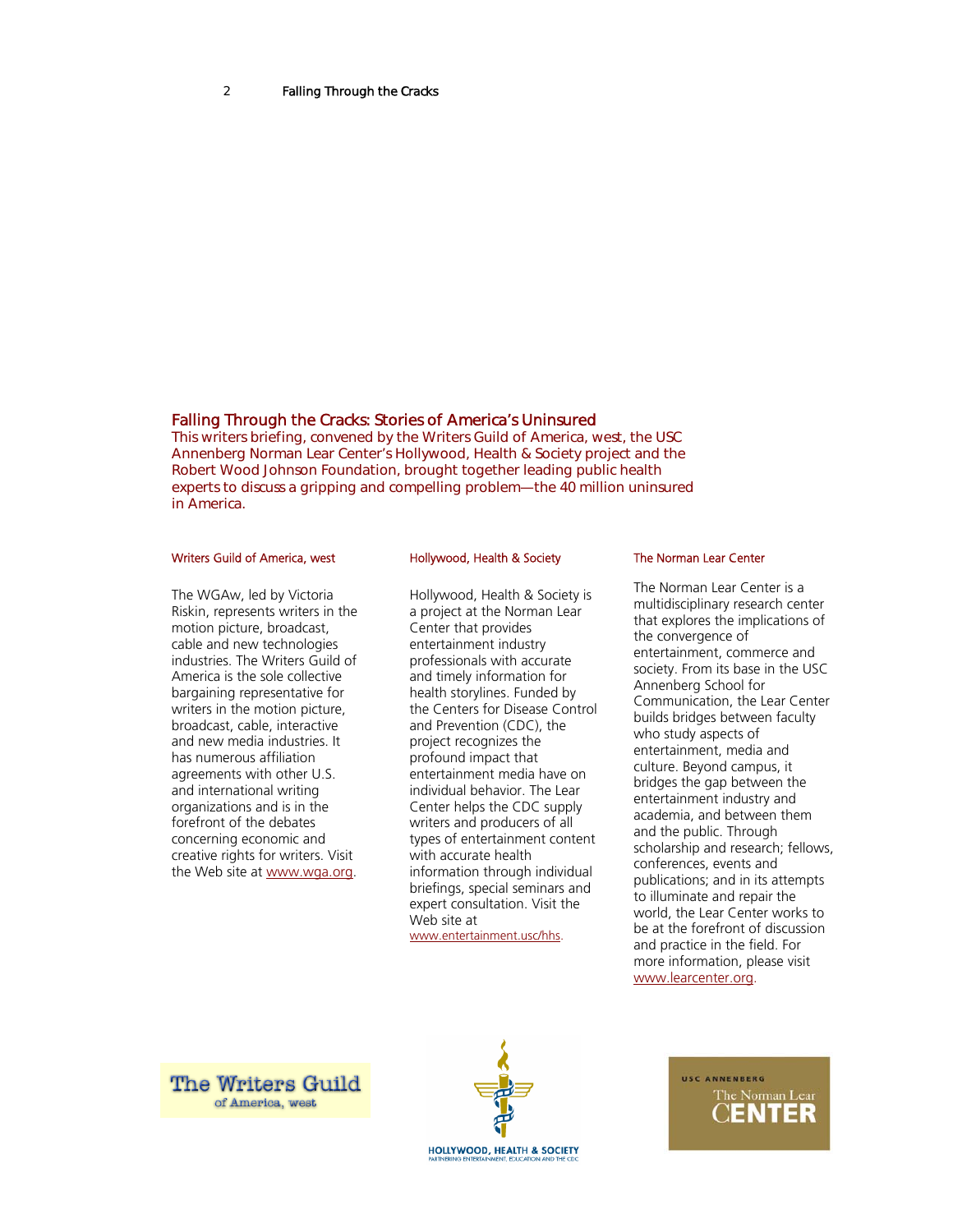# **Participants**

Neal Baer, executive producer, Law & Order: SVU

E. Richard Brown, director, UCLA Center for Health Policy Research

Susan Dentzer, health correspondent, The News Hour

Arthur Kellermann, chair, Dept. of Emergency Medicine, Emory University School of Medicine

Ron Pollack, founding director, Families USA

Victoria Riskin, president, Writers Guild of America, west

Robert Ross, president/CEO, California Endowment

Stuart Schear, director, Robert Wood Johnson Foundation

Noah Wyle, actor, ER

Vicki Riskin: My name is Vicki Riskin and I am president of the Writers Guild of America, west. We have several of our members here. It's a wonderful organization, a great union, and we have several guests here also from the Screen Actors Guild and from the Directors Guild. So welcome to all of you. John Connelly—It's like the most important person in the room is the president of AFTRA, which is about to consolidate with the Screen Actors' Guild.

> All across America, citizens are facing an extreme crisis in healthcare. 40 million people are uninsured and those numbers may even be greater than is reported, because people come in and fall out of health coverage. Some people say the largest number of uninsured are, of course, the working poor and unemployed, and then actors and writers between gigs. So we all have an interest in the subject. At the Guilds, our own plans have been under crisis and pressure because of the recession we're facing, the lack of interest that we're getting on the money that we have and rising healthcare costs. So we are feeling it palpably all across America, as well as in the creative community.

This evening is being sponsored by Hollywood, Health & Society. We've had a number of very successful events here on health topics. It's a co-venture between the Centers for Disease Control and the Norman Lear Center at the Annenberg School for Communications at USC. The dean happens to be here tonight— Geoffrey Cowan, would you stand up or make yourself known, as well as the director of the Norman Lear Center, Marty Kaplan. Marty is my partner in crime in every subversive activity that we can think of.

So tonight you're going to have an experience of listening to this wonderful panel that we have. And then the second half of the evening we will have discussions at your tables. We'll turn the conversation inward. We have some people here who have dramatic stories to tell about their own healthcare crisis, some of the people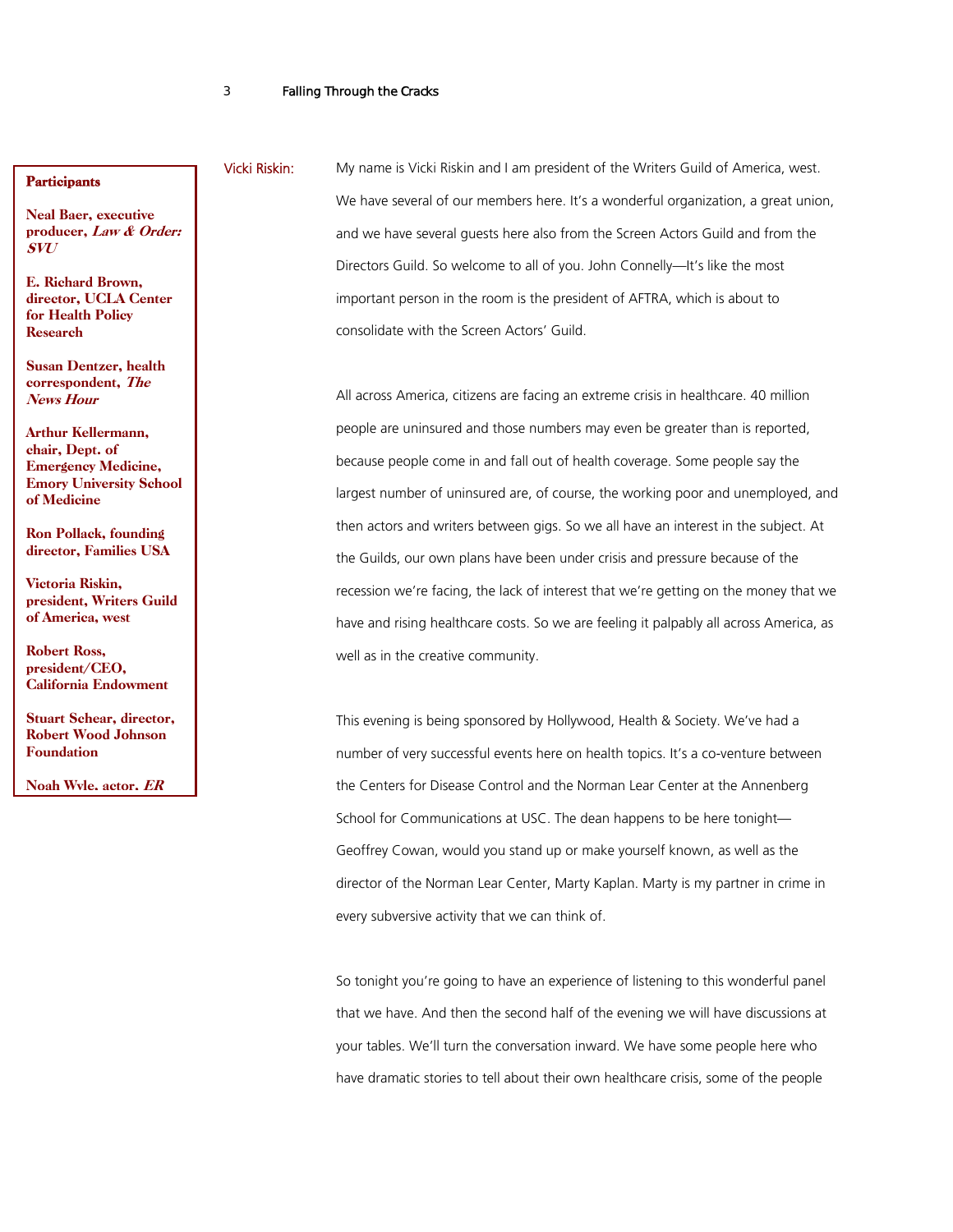who've had to turn to clinics and not always been able to get the kind of care they need. The sort of stories that we hope some of you here who are writers will open your hearts to and begin to write about, because this really is a threshold moment in American history. Or as John Connelly would say, we're facing a perfect storm where no matter where you work you may find yourself in a healthcare crisis.

The other co-host for this evening is the Robert Wood Johnson foundation, which I learned tonight is the largest foundation in America doing research and support for healthcare. They've been working very tenaciously over the years to bring attention to the uninsured. And the director of that program is Stuart Schear and we're very proud to have him here tonight and like him to say a few words.

Stuart Schear: Hi. Good evening everyone. The Robert Wood Johnson foundation, as Vicki noted, is the largest health foundation in the United States and the fourth largest foundation. And we spend all of our resources on trying to improve health and healthcare for all Americans, but we are most concerned about vulnerable Americans. And the most vulnerable people are those who do not have health coverage at all. I think all of you know there are 41 million people, at a minimum, who last year did not have health coverage. 8.5 million of them were children. And I think the reason we have an overflow crowd here tonight and the reason that the Robert Wood Johnson Foundation is joining with so many of the people in this room in supporting Cover the Uninsured Week, March  $10<sup>th</sup>$  through  $16<sup>th</sup>$  coming up very shortly, is because we all know that there is something simply wrong with this situation. We know that it's absolutely unacceptable that someone who needs medical care cannot get it. It's wrong. Simple, and it's wrong.

> In terms of the facts, if you look at what happens to people who don't have health coverage, women who have breast cancer who are uninsured are twice as likely to die as women who have health coverage. Men who have health coverage fare much better if they're diagnosed with colon cancer. Uninsured men who are diagnosed with colon cancer are usually diagnosed much later in the illness and have a much higher mortality rate. This is simply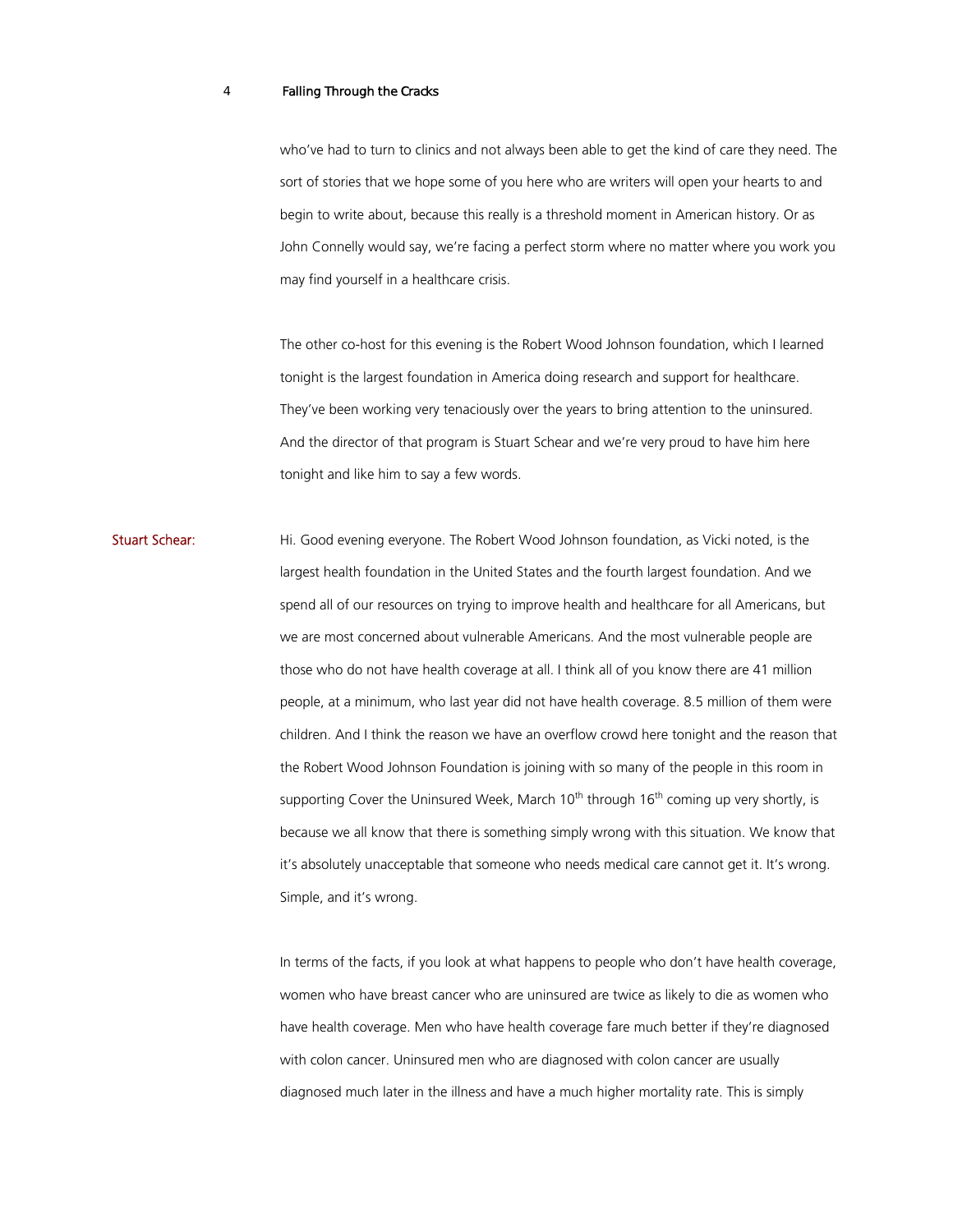unacceptable. So as writers who can bring stories to life, tell stories of real people who do not have what they need, which is basic health coverage. We're delighted that you're interested in this. We hope that we have a lot of stories to share with you. And that whether it's Cover the Uninsured Week or any other time, that you can shed light on this injustice, we'd be very grateful. Thank you so much.

Riskin: Now, it's my great privilege to introduce one of my favorite writers and one of my favorite doctors, Neal Baer, who is my co-chair of Hollywood, Health & Society. He's a pediatrician who still practices and he's teaching at USC. And then he moonlights as a writer who is the executive producer of Law and Order: SVU. He's formerly the executive producer of ER. And Neal is our moderator for tonight and is going to introduce our very special guest.

Neal Baer: When I was a fourth-year medical student, I was lucky to start on *ER* when it first began in 1994. And Noah Wyle was a third-year medical student. Now he runs the Emergency Department and I just finished my internship, so it just tells you what … Actually he's kind of followed the right path; I've just taken longer. What was so wonderful about Noah is that he's compassionate and that came through in his acting. He is a role model for medical school students around the country.

> When I was a fourth-year and I was going back and doing rotations in between  $ER$ , we used to say "Who would you want to take care of you?" And I would talk to other medical students and they'd say, "Well, John Carter." That was the person you wanted to be your doctor. He epitomized someone who was smart and kind and yet was still professional. And I think that whether or not Noah knows it, it really changed the way people viewed medicine. One day I was sewing up a kid's leg at UCLA when I was doing an emergency rotation and the father said, "I wish John Carter was here. He could do it much better." And you know what? If any of us were injured tonight, Noah could sew you up. Believe me. He has learned that. He knows how to do it. He's multi-talented. He has the best comic timing of any actor I've ever worked with, whether you know that or you probably have seen it on  $ER$ . He's been puked on, peed on, spit on more than anybody else in television and he does it with aplomb.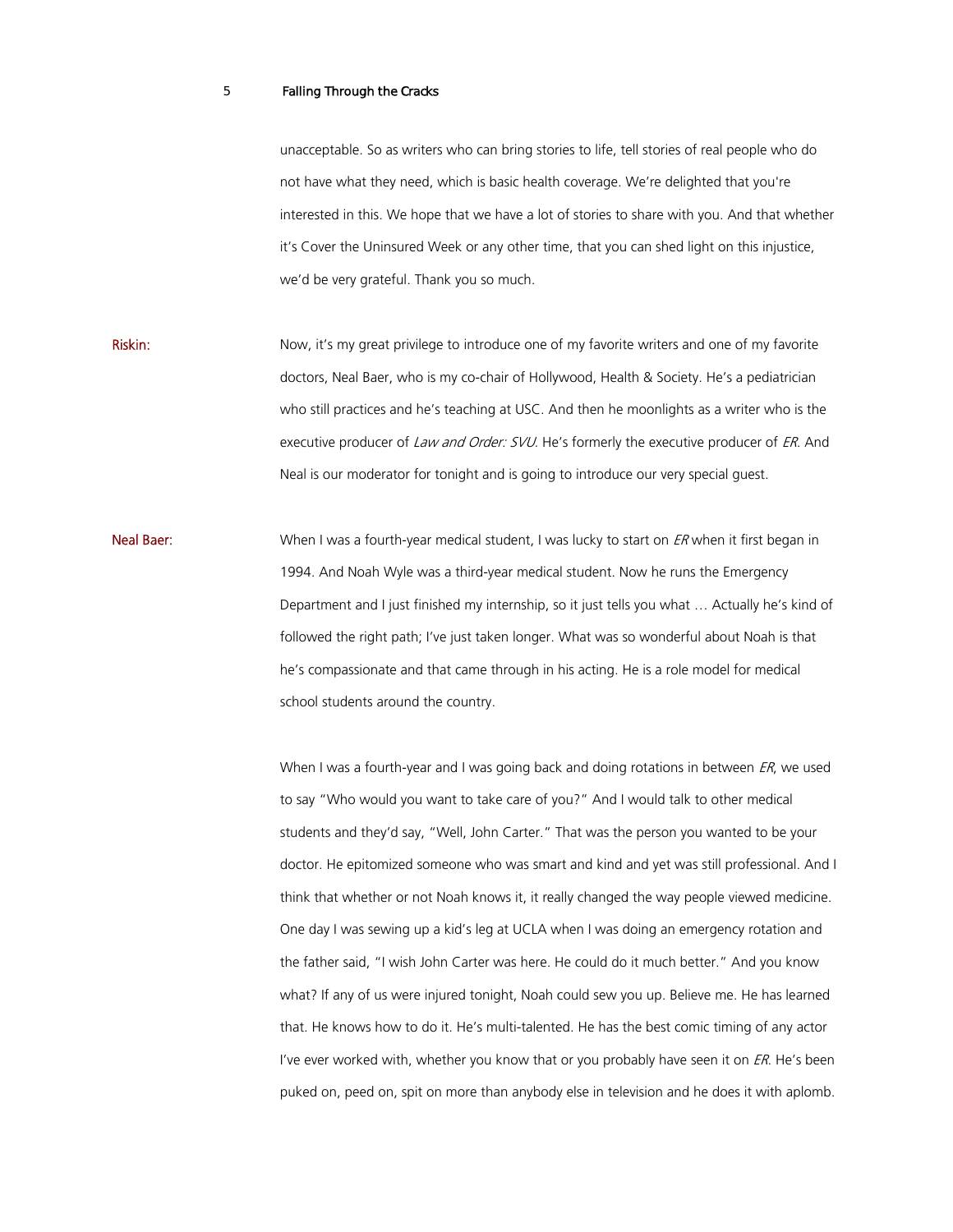He's been nominated three times for a Golden Globe, five times for an Emmy. He should have won, and of course did win for ensemble many times for the SAG award. He is dedicated to medicine. He's involved in international medical causes. He's traveled around the world. He is on the National Board of Directors for SAG and is the spokesperson for the National Healthcare Coalition. He brings so much to  $ER$  and so much to me when I was working on the show, that I always say that through Noah's eyes, through Carter's eyes, we really learned about medicine. We really learned about what was right. We really learned about drug abuse. We really learned about treating cancer. We really learned about how to take care of patients and patients' rights. And so he has done so much. So it's really an honor and I just adore him. He is a wonderful person and a wonderful actor, Noah Wyle.

Noah Wyle: I don't even know what to say to that. That's one of the greatest introductions I've ever received, bar none. Thank you very much, Neal. Thank you very much for having me this evening. Welcome. We're here tonight to discuss a very serious topic that affects everybody in this room, to some degree or another. It's been mentioned already several times. I think it's worthy of mentioning again. 41 million people, eight million children can't get the healthcare they need when they need it. Imagine having a serious medical condition, a heart problem, diabetes, high blood pressure, and having to choose between feeding your kids or going to the doctor. This is a decision that millions of Americans have to face every single day. People wait too long to go to the doctor, where minor health issues become life threatening illnesses, just because they can't afford the care that most of us take for granted. It's already been mentioned that women who develop breast cancer are twice as likely to die as women who have coverage. Uninsured men are nearly twice as likely to be diagnosed at a late stage for colon cancer. Uninsured children are 70% more likely than insured children not to receive medical care for common conditions such as ear infections. In fact, a third of uninsured children did not see a doctor at all in the past year.

> I came tonight at Neal's request because I've spent the last nine years working on a medical program that has regularly dealt with this issue, not just the plight of the uninsured, but also the burden that that places on emergency rooms and emergency room personnel. Those of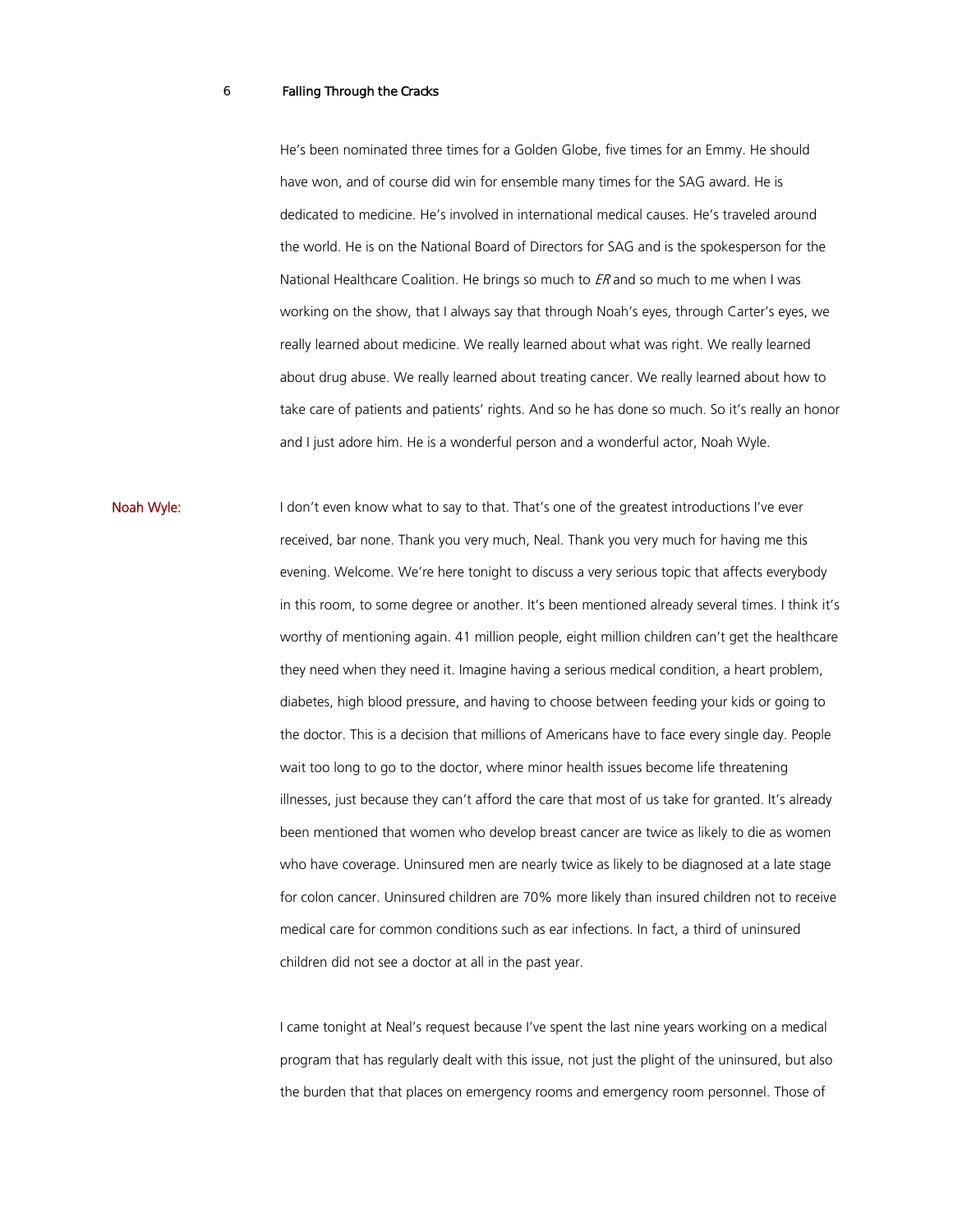us from Southern California have got to watch very closely over the last several years as emergency rooms have been shutting down all over the Southland, which is only creating a bigger and bigger problem, accentuating the problem with the ones that are still able to function.

I come also tonight as a union member from a union that boasts a membership of 98,000 members but covers only 20% to 25% of those members who are able to make the minimum wage requirements, which were just raised, in order to make the health plan work. I come as a new father with a three-month old son, who's tremendously concerned with the future. And I come as a student to listen to this extremely learned panel of experts to try and find how I can be of service in the week that's coming up, and in general. And I thank you all for the invitation and I wanted to be here. Thank you.

Baer: Let me say first that Vicki from the Annenberg School, who is putting this on, Hollywood, Health & Society, tells me that there are between 10 and 15 shows here, which is very exciting. Our show, Law & Order: SVU is over here. So we're very glad. I know that there are many other shows here as well. And really this night is for you. We've brought these experts here so that you can hear their stories. And if you're like the writers on our show, you're very hungry for stories. You want to get out the drama. And unfortunately, there is a lot of drama that needs to be gotten out, and that's really what our purpose is. So after you hear from them, the various guest panelists tonight, you'll have a chance to talk individually with them. So you're invited to stay after the panel is over and you'll talk to some people who have actually struggled through some catastrophic health problems uninsured. So we welcome you all here and we hope that you'll be able to incorporate some of the stories that you'll hear in your own shows and it will then inspire people across the country as well, because as you all know, as writers, it really does make a difference. We're going to start by seeing a clip to sort of get us in the mood. This is from *Friends* and it shows how they incorporated the issue of covering the uninsured.

[Clip from Friends]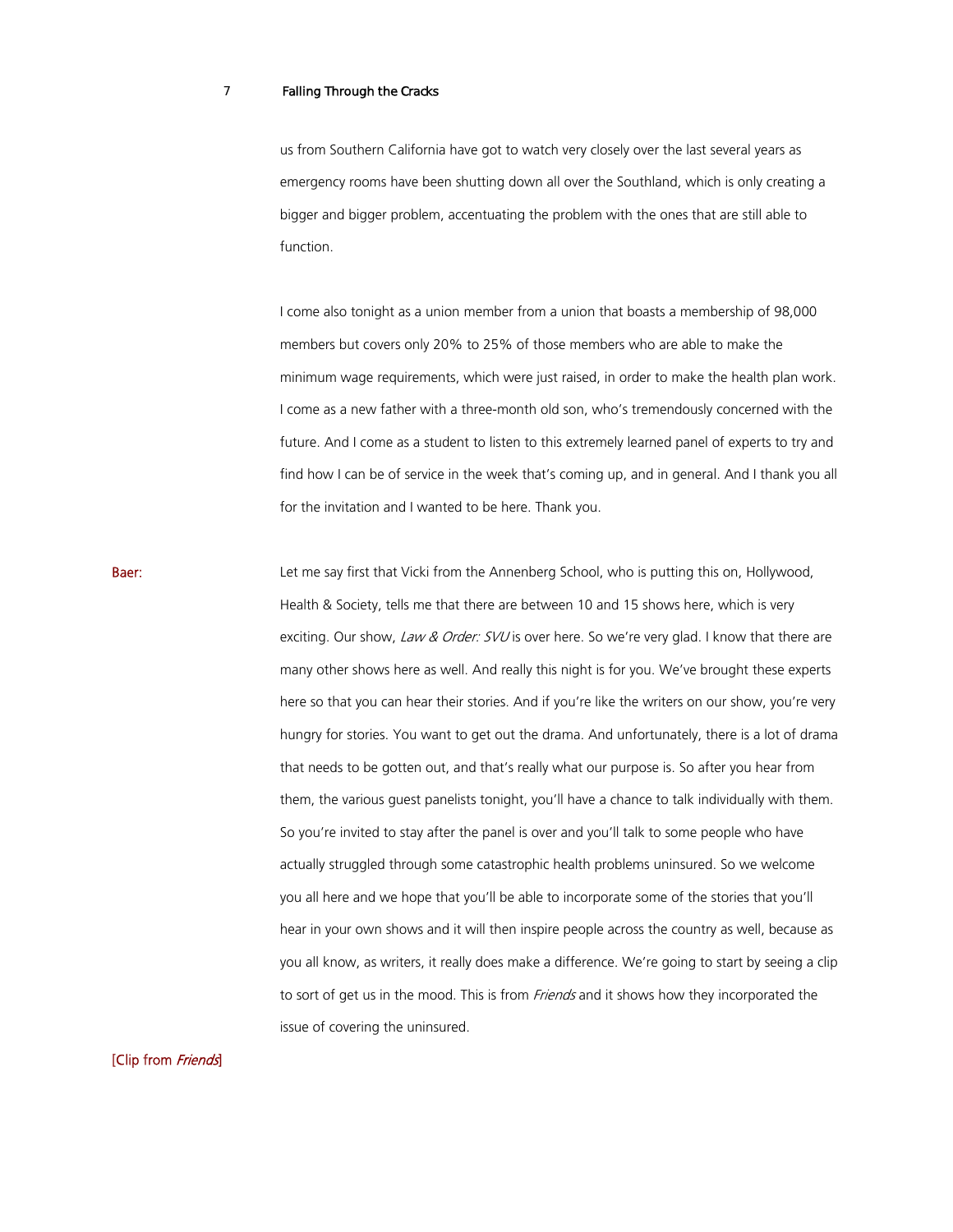Baer: Well, what can I say after that? If only it were so easy in half an hour. That's why I write hour shows. I'm going to introduce the panel. And I'll introduce everyone quickly and then we'll hear from each of them. And we will have questions after each panelist has shared a few words with us about their expertise.

> So first is Ron Pollack over here. Ron's a former dean of Antioch University School of Law. My sister went there. And he's one of the founding executive directors of Family USA, which is a national organization for healthcare consumers. And their mission is to achieve high quality affordable health coverage for everyone in the United States. And he'll certainly be able to tell us the ins and outs about what's going on for the 40+ million people who are not covered. He's also helped prepared the Patients' Bill of Rights that passed in state legislatures and is before Congress.

> And then right next to me is Rick Brown from UCLA. He's the director of the UCLA Center for Health Policy Research and a professor of Public Health at the School of Public Health. And he's very interested in health insurance coverage or the lack thereof, and the effects of public policies, managed care and market conditions on access to health services. And he's promised to tell us some stories so that as writers we often don't like to hear too much about statistics, but we want to hear about the individuals and the people who are part of those statistics.

> And on my left is Susan Dentzer, who is an on-air correspondent with the News Hour with Jim Lehrer, where she provides in-depth coverage of healthcare and health policy and social security reform. And she's been there since 1998, I believe, and was chief economics correspondent prior to that and an economics columnist for US News and World Report. And she'll be talking to us about the people that she sees across the country who are uninsured, their stories and what the system does and doesn't do.

And then next to Susan is Arthur Kellermann, who is a professor and chairman of the Department of Emergency Medicine at Emory University School of Medicine, and director of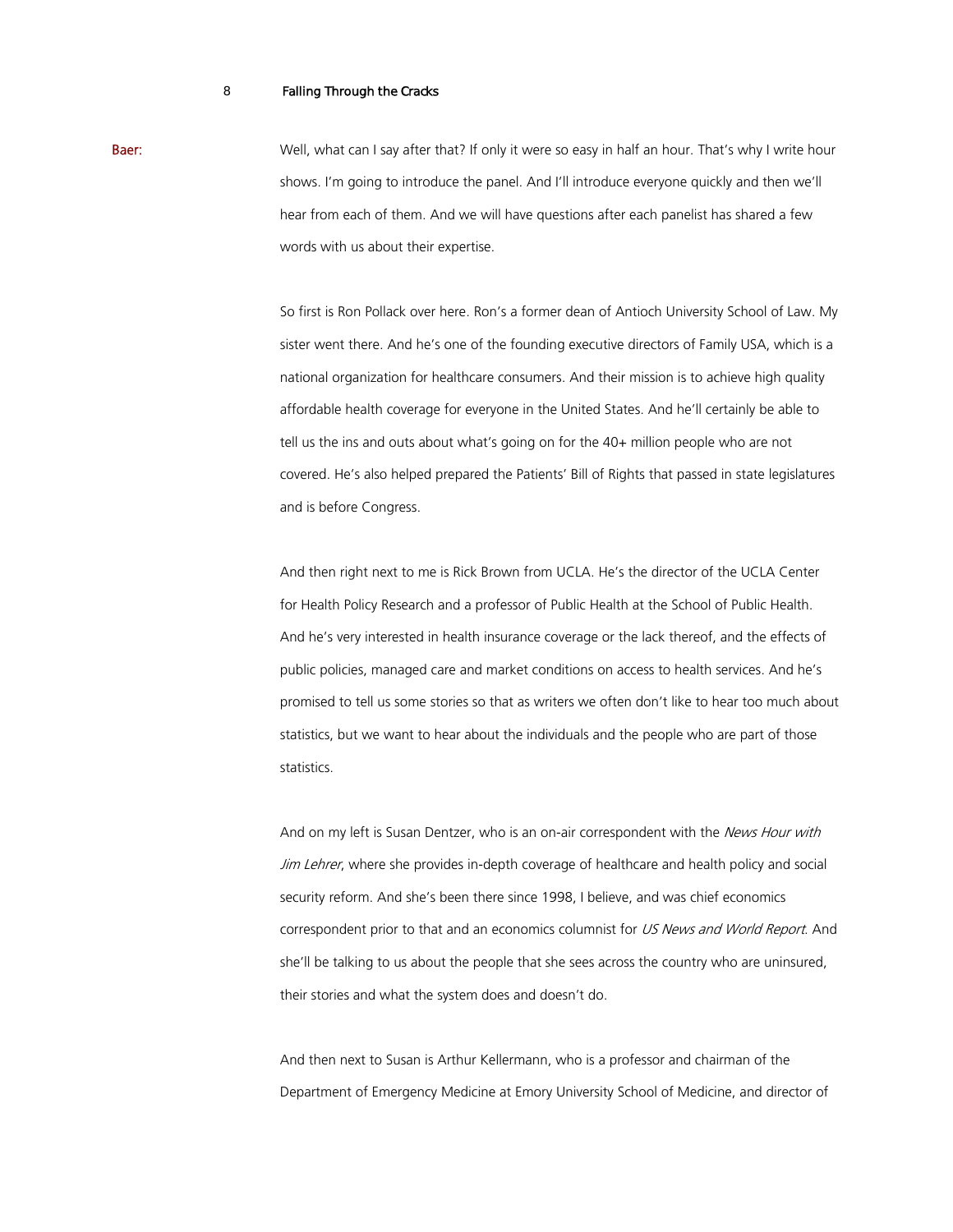the Center for Injury Control at the Rollins School of Public Health. And he's an expert, obviously, as an emergency physician in running Atlanta's largest primary care emergency department. He sees everybody who doesn't have insurance and he'll be able to tell us the consequences of that. In 2000 he became the only seventh emergency physician elected to the Institute of Medicine, which is an organization that researches and really is sort of the primary institution that does research in many issues on healthcare coverage from a physician's perspective.

Beside Dr. Kellermann is Dr. Robert Ross and he's the president and chief executive officer of the California Endowment, which is a private state-wide health foundation established in 1996 to address the health needs of Californians. And he'll certainly be able to tell us, even though we write for a national audience, what's going on in California is truly frightening.

You've all heard in the news about the level of debt in Los Angeles County alone. As Noah said before, many emergency departments are threatened with closing. Some hospitals have already been closed. Beds at County USC have been closed. So we have a wonderful panel with a variety of perspectives. And as I said, they are going to speak to us and let us know really what's going on. Hold your questions and we'll get to them. So we'll start with Ron Pollack. And he's going to just really start to clue us in on who the uninsured are, tell us who they are. Are they ordinary people? Are they people who change from day to day? Are some people insured, some people not, and then the next day they become insured? Who are they really?

Ron Pollack: Well, the uninsured, by and large, are people who are in working families. Eight out of ten people who are uninsured are in working families, but they tend to be people who are in small businesses. Small businesses often do not offer healthcare coverage because the cost for small businesses is often prohibitive. There are also people who are in companies that might offer health care coverage, but in the process of offering coverage, as all of you know, the costs have been rising very significantly. And because labor markets today are softer than they were before, businesses are much more willing to pass on some of those costs that they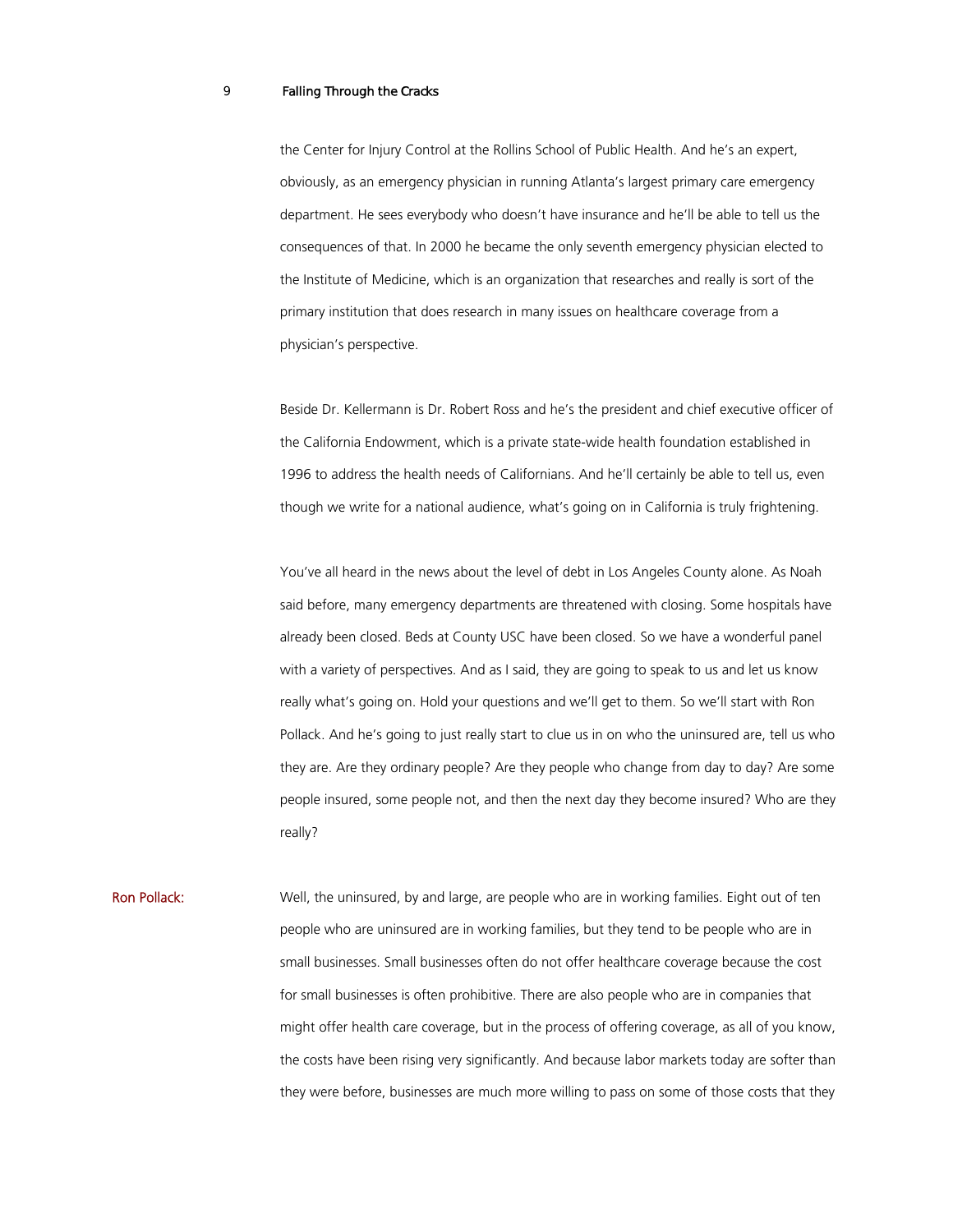deem unaffordable to their workers. And so, a lot of people who even have health care coverage offered in the workplace can't afford the premiums and deductibles and so they're uninsured.

I would say there are two sets of reasons that you should think about in terms of why people are uninsured. One set of reasons is relating to the private sector and another relating to the public sector. With respect to the private sector, there's a huge difference in terms of whether health coverage is offered to you in the workplace based on the income you receive. For those people who have incomes of \$15 an hour or more, you've a 93% chance of having health coverage offered to you in the workplace. If you have income below \$7 an hour, you have approximately a one in two chance of having health coverage offered. And I underscore the word offered. Unfortunately, surprisingly, are those people who tend to be in lower wage jobs, they wind up actually paying more in premiums than those people in higher wage jobs. Now I didn't say the obvious thing, that they pay a higher percentage of income. That's obvious. But there was a study not too long ago that showed that people in low wage companies and industries wind up paying more in terms of premiums. And of course, that means they suffer a triple blow. One is they're less likely to have coverage offered to them. They're going to be charged more money in premiums. And of course, they have less discretionary income to pay for it.

Then you have a group of people who might lose jobs temporarily. And I'm sure all of you have heard of COBRA. COBRA is supposed to be this magic way by which people who are temporarily out of a job will get healthcare coverage. Well the dirty secret is that more than four out of five people eligible for COBRA don't get it. And why don't they get it? Because they can't afford it. The rule with respect to COBRA is that you have to pay the full freight, what the employer paid, what you paid, and then actually 2% above that. So by and large, the people who are uninsured are in working families, but because of these problems in the workplace, they don't get it.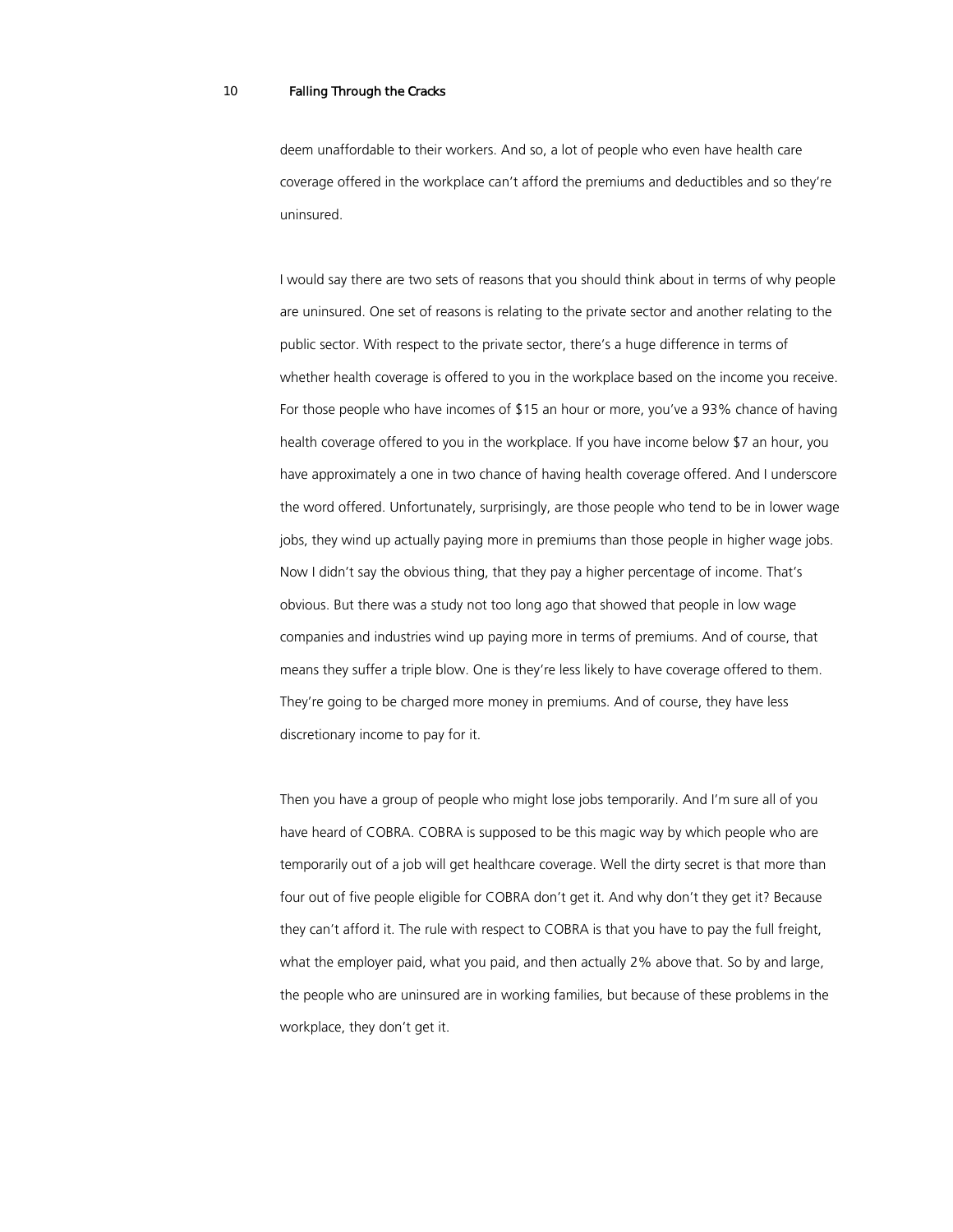The last set of points I just want to make with respect to that is a point that I made to a few of you upstairs. And that is, there is an assumption, and it is an erroneous assumption, that at least the safety net is going to pick you up—Medicaid, childrens' self insurance program. And it is a dreadfully wrong assumption. Children today get coverage if they have incomes below 200% of the poverty line, roughly \$30,000 of income for a family of three, or at least they're eligible for it. There are still five million kids who fit in that category who are not enrolled. Parents are treated totally differently in our safety net. The median income eligibility standard among the 50 states for parents is 69% of the federal poverty level for a family of three, approximately \$10,000 in annual income. And if you happen to be an adult who is not a parent, you're part of a childless couple or you're an individual, in 43 states there's nothing for you, even if you're penniless.

So let me conclude by answering your question and that is, of that group of people what happens to them? Now we keep a story bank that is part of Cover the Uninsured Week and we've been doing this for quite a while. And I would suggest there are three kinds of situations that we find over and over again. The first one is like this episode showed—it's people deferring care. If you're uninsured and you have the onset of an illness or you have the onset of some pain, you don't go to a doctor. You don't go to a hospital, because you don't have the money to pay for it. And then in too many situations, and I can tell you countless stories, the situation gets worse, the disease spreads, and you can really have a tragic situation.

The second situation is that people do get care and they get bankrupted. The second highest reason for people being bankrupted, other than losing their jobs, is because of healthcare costs. And so increasingly you see people whose economic lives have been devastated.

And then there's a third situation, which is not as frequent but you're going to see much more of and I'm hearing the story more frequently, and I just heard this story from some folks in Maine, is that people who are uninsured can't get a mortgage. Why can't they get a mortgage? Well, you apply for the mortgage and the mortgage company wants to know that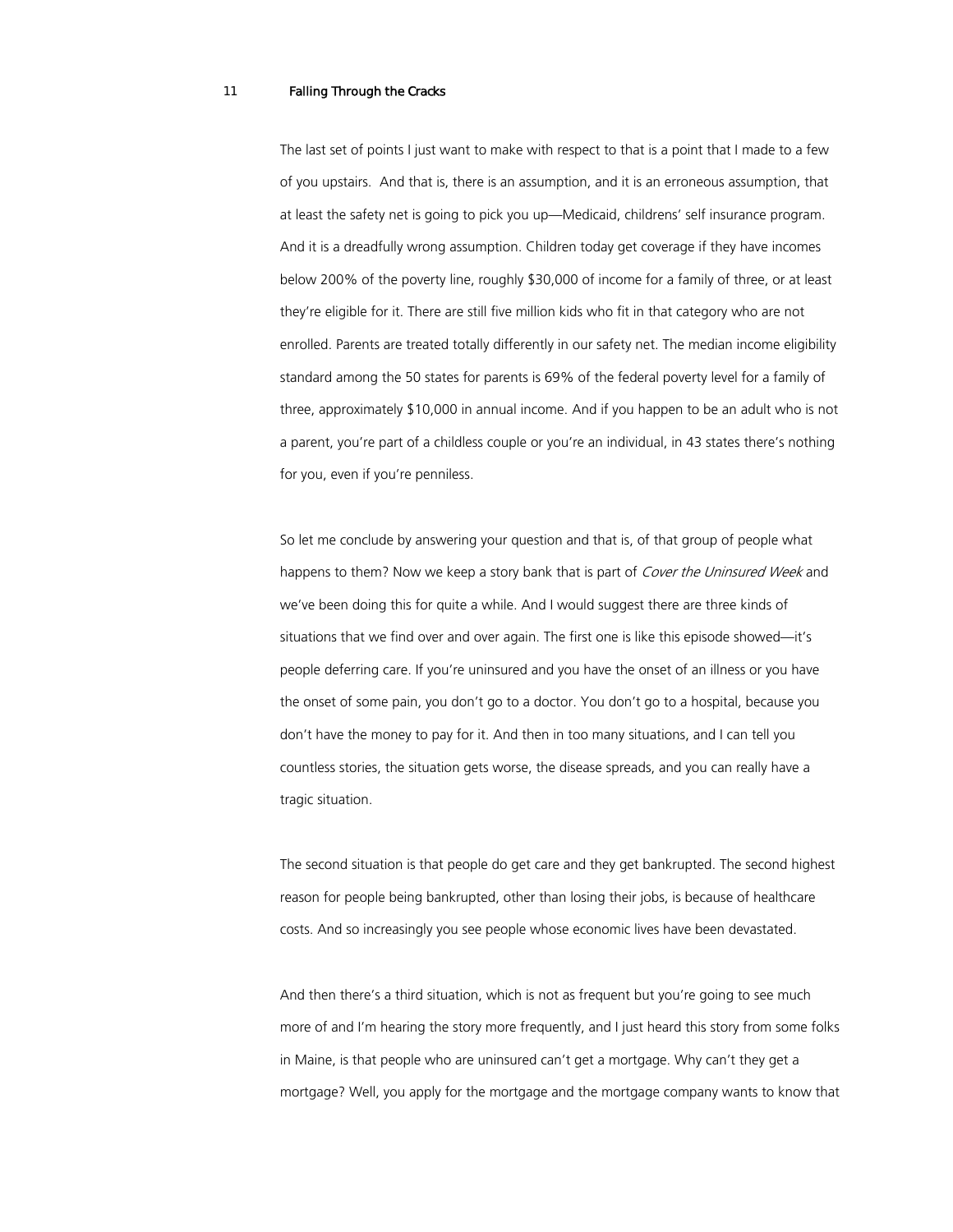you're going to be able to pay up. The mortgage learns that you're uninsured and they think you're a terrible risk and so they don't provide you with the mortgage. So this has devastating consequences in terms of healthcare, your economic wellbeing and your ability to function and make a life for yourself.

Baer: Thank you. And I think you probably all know at times when you've been ill and you haven't wanted to go to the doctor. Well, most all the writers on our show say that and they come to me, being a doctor even though I'm a pediatrician, and say, "Should I go to the doctor?" And imagine if you had no insurance, and the kids I see at Children's Hospital who have no insurance are sicker and harder to treat and don't get better as fast because as Ron said, they don't have insurance. So thank you for putting that in perspective and giving us the point about bankruptcy and the impact of deferring health care.

> I want to ask our next panelist—he had spoken to me in the past and brought up an interesting point about the myths of the uninsured. And I think these are myths that you probably all have in your heads as well, because I did too, and I was surprised. So could you talk to us about what are the myths about who these uninsured people are?

**E. Richard Brown:** Well, I think Ron captured the myths about who the uninsured are. There was an interesting Kaiser Family Foundation poll a couple of years ago that asked people, "In your view are the majority of the uninsured in working families or not working?" And 58% of adults said that they thought that a majority of the uninsured were in non-working families. So this is an important myth about the uninsured that I think really needs to be addressed, because by people perceiving them to be working, they're perceived to be deserving. And if they're deserving, then they require public policy help to get coverage and that's truly what is needed.

> One other myth about the uninsured and why they're uninsured is that they really don't value health insurance. They actually get offered it or it's available to them in the private marketplace, and if they really valued it they would buy it or they'd take advantage of these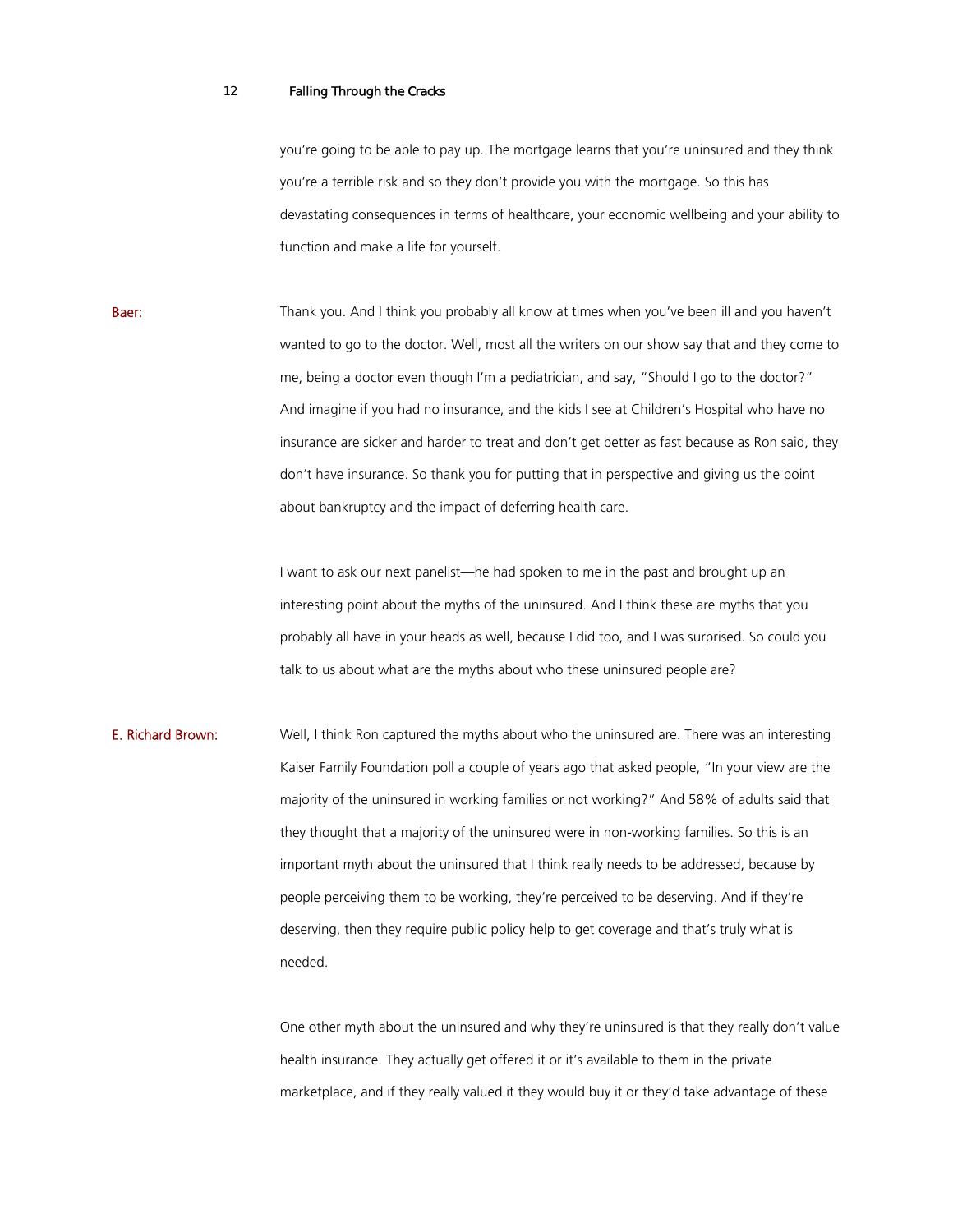opportunities. Ron also put his finger on the fact that most of these people work for employers who don't offer it. And I do studies of this and I do them especially in California, but also nationally. So, I and my center do the largest health survey in any state here in California and it's one of the biggest in the country. And our data consistently demonstrates that two-thirds of uninsured employees work for an employer who doesn't offer health insurance to anyone who works for them. And that means these people have no affordable options. Nationally, the average health insurance plan offered through employment for a single person is \$3,000 a year. For a family it's \$8,000. It's actually a little cheaper in California, but these are costs that are well beyond the means of the low and moderate income workers. That's why there are so many uninsured Latinos in California. It's because Latinos are much more likely to work for an employer who doesn't offer health benefits to anybody.

And a second myth about the uninsured, Ron also pointed out. And that is that there is a myth that when they need care, they get care. You hear that very frequently. "Oh well, they're taken care of someplace. A doctor will take care of them. They go to the hospital. They go to the E.R. They go to the clinic." It just isn't true. They do get some of that care. But as Ron pointed out, they get it late. They may not get it at all. In our study, for example, in California, done just very recently, we found that among adults in fair to poor health, those who were uninsured are only one-third as likely to see a doctor even once in a year as adults with insurance. And these are all people in fair to poor health who need medical care. Among those with diabetes, they are much less likely to be taking any medication, insulin or pills, for their diabetes. And the difference in the need for this kind of medication is not nearly as great as the difference in the actual rates of getting this care.

The third myth is that when they get care they don't pay for it. They walk away from their hospital bills. And this is simply not true. The uninsured, in fact, pay more for medical care, out of pocket, than people with insurance do. And I can tell you about some cases because these are families that I've helped to get onto some kind of coverage. But they're low income, Latino, working families. In one case there was a single mother and in another case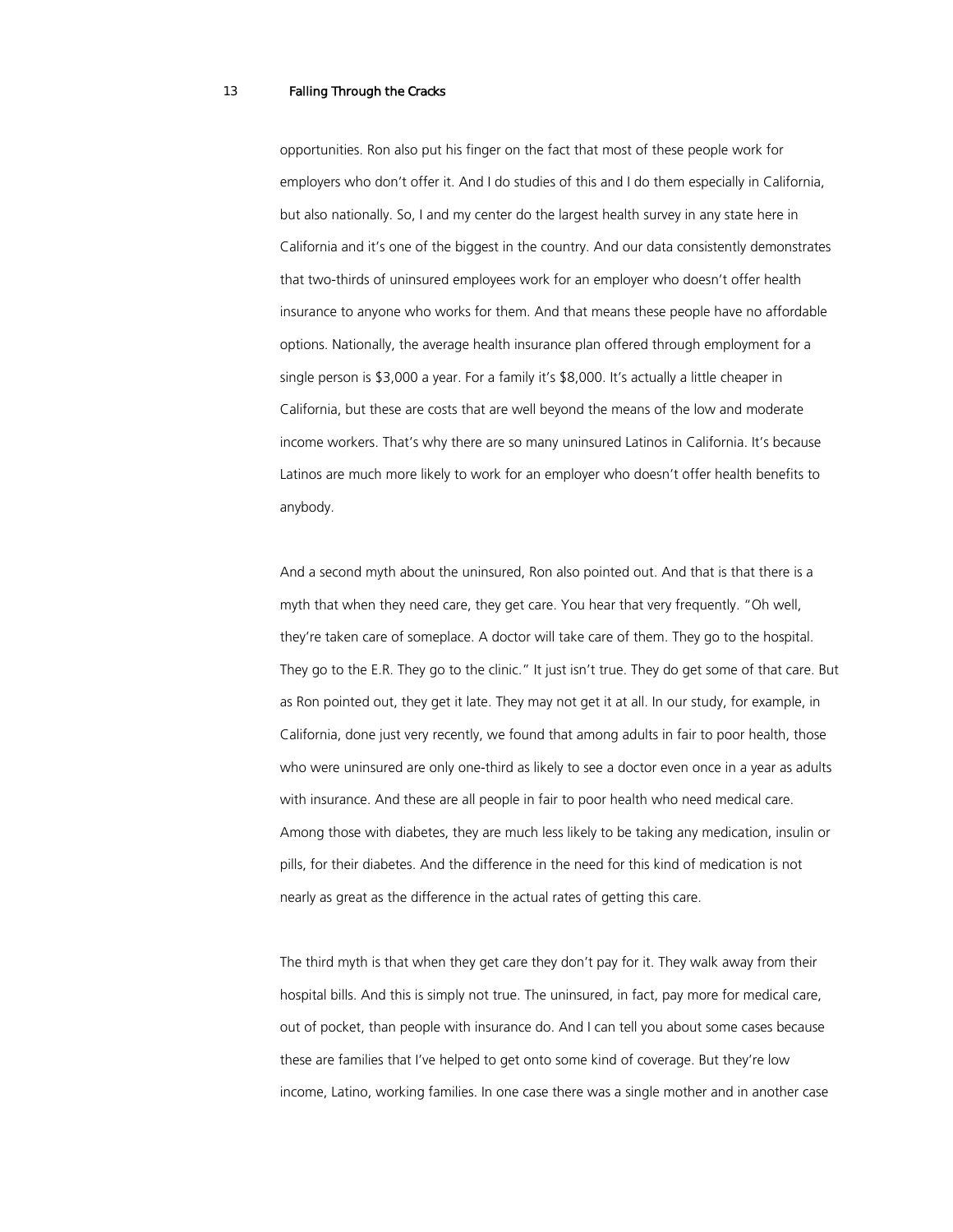there were two parents. And the people worked full time. And in the case of two parents, between two parents they're working at three full-time jobs. And they still don't get any health benefits. But there was one family that was quite interesting to me. It was a family I helped very recently. They were covered by insurance. They actually were kind of getting to be middle class. But the husband lost his job and with it went the family's health insurance in one month. Three weeks later she was in a car going through an intersection, her car was hit and she was taken unconscious to UCLA Medical Center. She woke up a few hours later in a hospital room and she was discharged a few days later and received a bill for \$16,000. She called me up and said, "What do I do about this?" So I said, "Well, did you ask to see a social worker to see if you're eligible for MediCal, our Medicaid program for the poor?" Which, as Ron pointed out, isn't really for all the poor. It's only for certain categories of poor people. And she said, "Well, I did. And a guy came into my room and said, 'Are you working?' And I said, 'Yes.' And he said, 'Well, then you're not eligible.' And he walked out." So even in hospitals, they don't try to get people on MediCal, because she actually was eligible for that. Being employed is not grounds for being declared ineligible for MediCal. And when I went with her to the hospital emergency room and insisted on speaking with an eligibility worker with her and her husband, we met with this woman. And it's kind of interesting because it's one of the ways that the uninsured get screwed, frankly. Because hospitals, you would think they have an incentive to get people covered, but the reality is they don't take the effort to do that. And in the case of UCLA, I'm a UCLA faculty member, so I'm not proud to stick it to UCLA in this case, but this eligibility worker is actually paid by the County Department of Social Welfare and sits at UCLA in this eligibility office. And I said to her, "Do you get much business?" And she said, "No. They hardly ever send me referrals." So she's not called out to do this evaluation. It's just somebody else who does this. I helped the woman get on MediCal. And the point isn't that I helped her, but that without a UCLA health policy expert there to be of assistance to this family, they'd still be trying to figure out how to pay off this bill, because from their point of view they're not eligible for this program. And I think that these are the kinds of situations that people who are uninsured get into.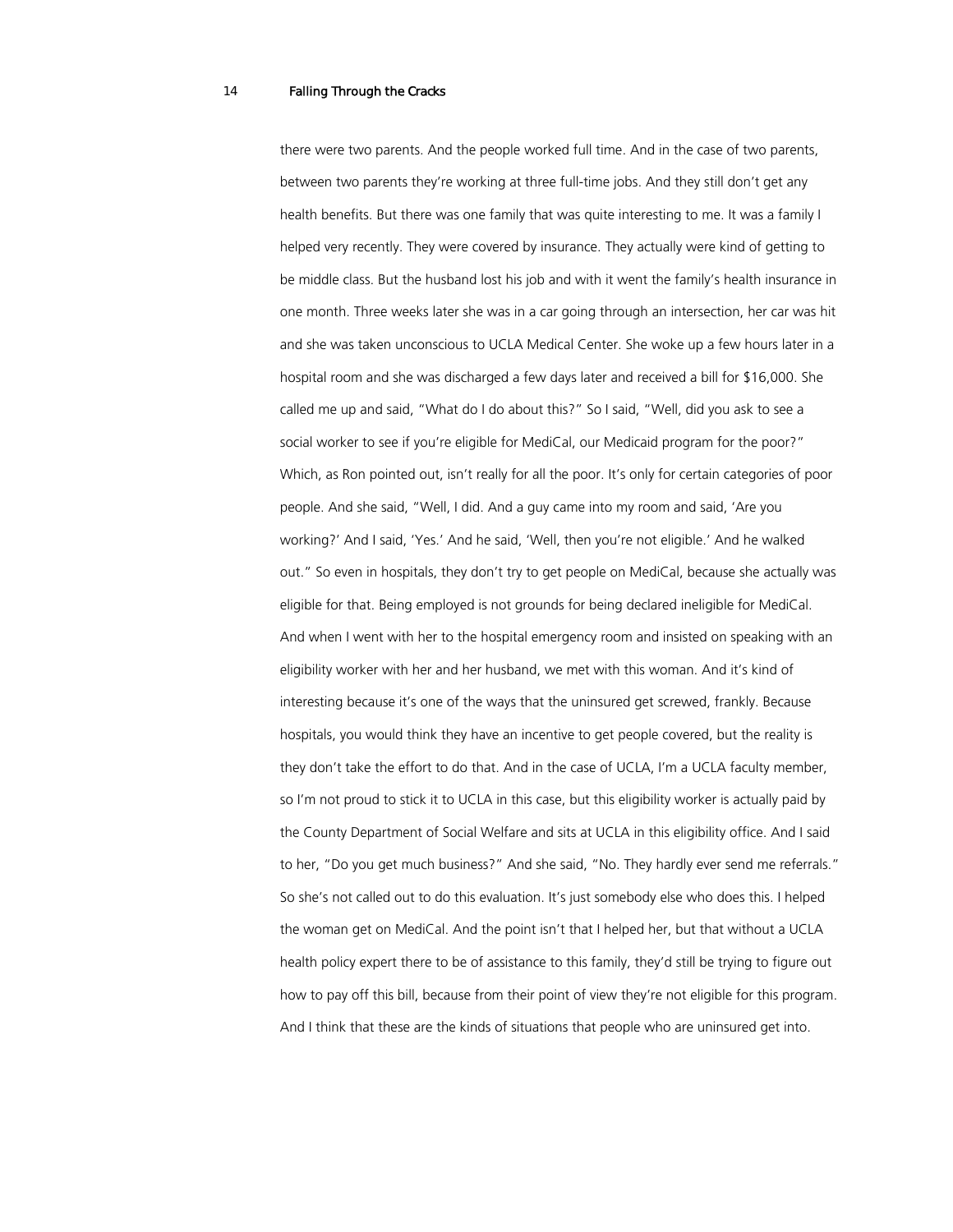The last case I wanted to give as an example of how untrue the myth is that when they get care they don't pay for it. I know another woman who had a baby and she was not covered by MediCal nor any other health insurance. She ended up getting into a long-term payment program with the hospital to pay off that bill. And she was paying it off at the rate of \$50 a month and she was paying it until her child was eight years old. That seems pretty criminal to me. So first, the uninsured don't have access to health insurance. Secondly, they don't get the care they need. Third, when they do get the care, typically they don't walk away from the bill unless they're facing bankruptcy and simply have nothing to pay them.

**Baer:** Thanks for summing that up. It's really clear and it's striking how people and families are in a vice. They want insurance. They can't get it. And they get put in these terrible positions. I know that one very significant response we got, once in a show that Noah did, was a family where a kid had Type 2 Diabetes, which is very common in children now. And Noah's character had to lie because the father was ill and if the father didn't get his health insurance, then the son couldn't get treated because the son would have a pre-existing condition. And it turned into this morass involving the doctor and the patients because you can't have a pre-existing condition before you get health insurance, otherwise that won't be covered. And so they had to cover up the little boy's problems and then that came back to haunt them and it's a real disaster. So you're making clear for us in the audience that you're saying the underserved who don't want it, it's that they want it but they don't know how to get it, perhaps, because the people who are supposed to be helping them get it are also in this maze. Maybe Susan can tell us more about what are we doing about it. You work in health policy. You report on it. Are we doing anything to address these terrible stories or are we just folding our hands and saying it's a problem? What's going on?

Susan Dentzer: Probably a little bit of both. I've been covering this issue now for about 17 years. I think I did my first story on the uninsured back in the early '80s when it was then what seemed to be the ungodly number of about 33 million people without health insurance. And here all these years later, we're poking up to 42 million. I don't know what we're doing about it nationally. Although as I was saying earlier when we had a conversation upstairs, I think that the level of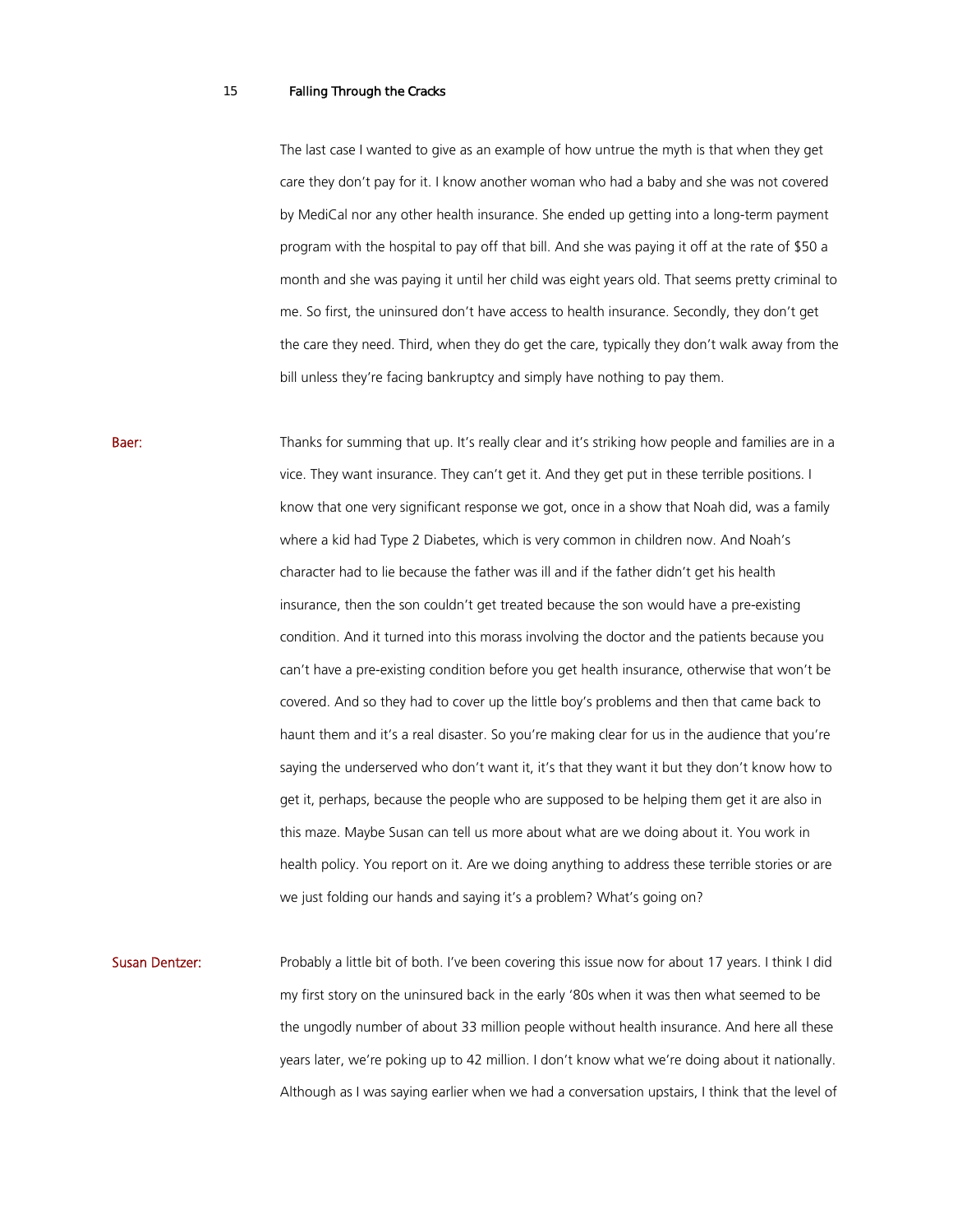outrage is building again because of the perfect storm dynamics that others have described. But I guess I'm struck how even when we do things, they don't do very much. And I'll give you an example, a story that we covered which kind of illustrates, I think, in a way the points that Ron and others were making, that even when we reach out to the uninsured we cut corners and the system fails them. I care very much about this issue because not only obviously does it impact what I do, healthcare, but also because this is the one great glaring example of social inequity that we systematically tolerate in this country. Everything else we feel compelled to talk about and do something about it. Racial inequality, at least we have Affirmative Action. Uninsured, we just go year by year by year, maybe. In California it's a different conversation, right. But this one is there and this all came home to me, that the great divide and our unwillingness to really face the issue a couple of years ago, when we went out to Indiana to do a piece on the uninsured. Now we picked Indiana because Indiana's, first of all, not quite in the middle of the country but metaphysically it's in the center of the country. So because it's right at the national average in terms of the number of uninsured. It's not like California, which is at the high end, seven million uninsured in California alone. Indiana only has six million people in the whole state. So about one out of seven of the non-elderly population in Indiana was uninsured and the national average, we thought this was a perfect place to go. And we spent some time in Indianapolis, at the public hospital called Wishard Hospital. It's set up to do nothing but take care of the uninsured. Now Indiana had an interesting situation arise in the '90s, which is that lots of immigrants came in, lots of Latino immigrants came in. In fact, there are about 100,000 in the state. And there was a law on the books that said it's totally illegal to give illegal immigrants, undocumented immigrants, anything other than emergency care. That was a law on the books. Well, there are all these people there. They're illegal. They all have fake Social Security cards. They were working in car washes. The whole economy of the state was completely dependent on them. If they disappeared, there would be nobody to conduct the service industry. So the whole state just kind of winked and said, "Well, we're going to create a program at Wishard and we're going to try to take care of these people," even though it was illegal. And so a lot of these immigrants would come into Wishard Hospital and get care. Across the street from Wishard there was a non-profit private children's hospital and Wishard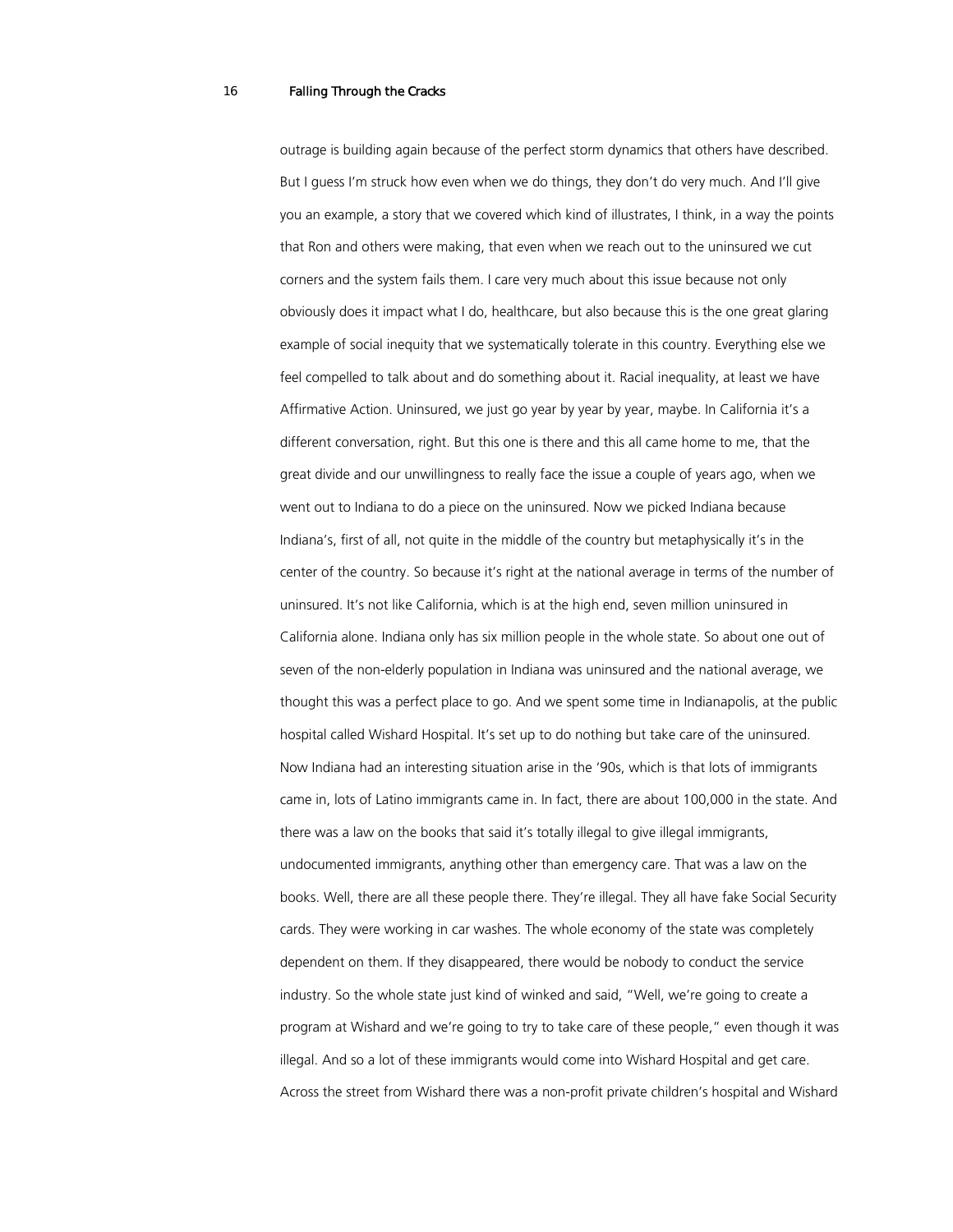had a deal with this institution across the street that the kids that needed serious care would go across the street and the city would pick up the tab for them. Well, we went and did a story. We're doing a story on this and we interviewed the head of the program there. We learned some interesting things. I would call it a moderately interesting interview. One of the many interesting things we learned was that some of the patients at Wishard themselves were the workers at the hospital. 500 of the hospital workers didn't have health insurance coverage and so they were actually being treated there. And of course, that's systematic throughout the healthcare system. You'll find many an uninsured person working for a doctor someplace in America who can't afford to offer his staff health insurance. So this is all interesting to us and moderately interesting as I said. And of course, in my end of the business I have to tell you, unlike your end of the business, all the interesting things happen when the camera gets turned off because people, when they know they're going to be on a national television program, don't say what is really happening. It's one of the problems with our business. So we finished up our interviews. We turn off the cameras. The camera crew took off to go to our next appointment and my producer and I were walking out across the street with this woman who was in charge of this program of the uninsured. And she said, "Oh there those people go." "What people?" She said, "See those people over there." Well, we thought we could see some adults walking across the street and they were carrying things. What were they carrying? These were the parents of kids who were being treated at the private children's hospital across the street. They were oncology patients, cancer patients. These little kids were being treated for cancer across the street. The parents, in order to get the drugs for the kids, the chemotherapy drugs, had to go to the free prescription drug window at the public hospital and literally get the drugs and carry them across the street so that their kids could be pumped full of them. And we said, "What?" And she said, "I didn't say that. This doesn't happen. Your camera crew's gone."

This is the state of healthcare in America. And to me it was the perfect illustration of the injustice. We say that we're taking care of these people and the kids were, in fact, getting care. These kids with cancer were getting care. But we were subjecting them to a level of indignity and degradation that we would not tolerate in almost any other aspect of society.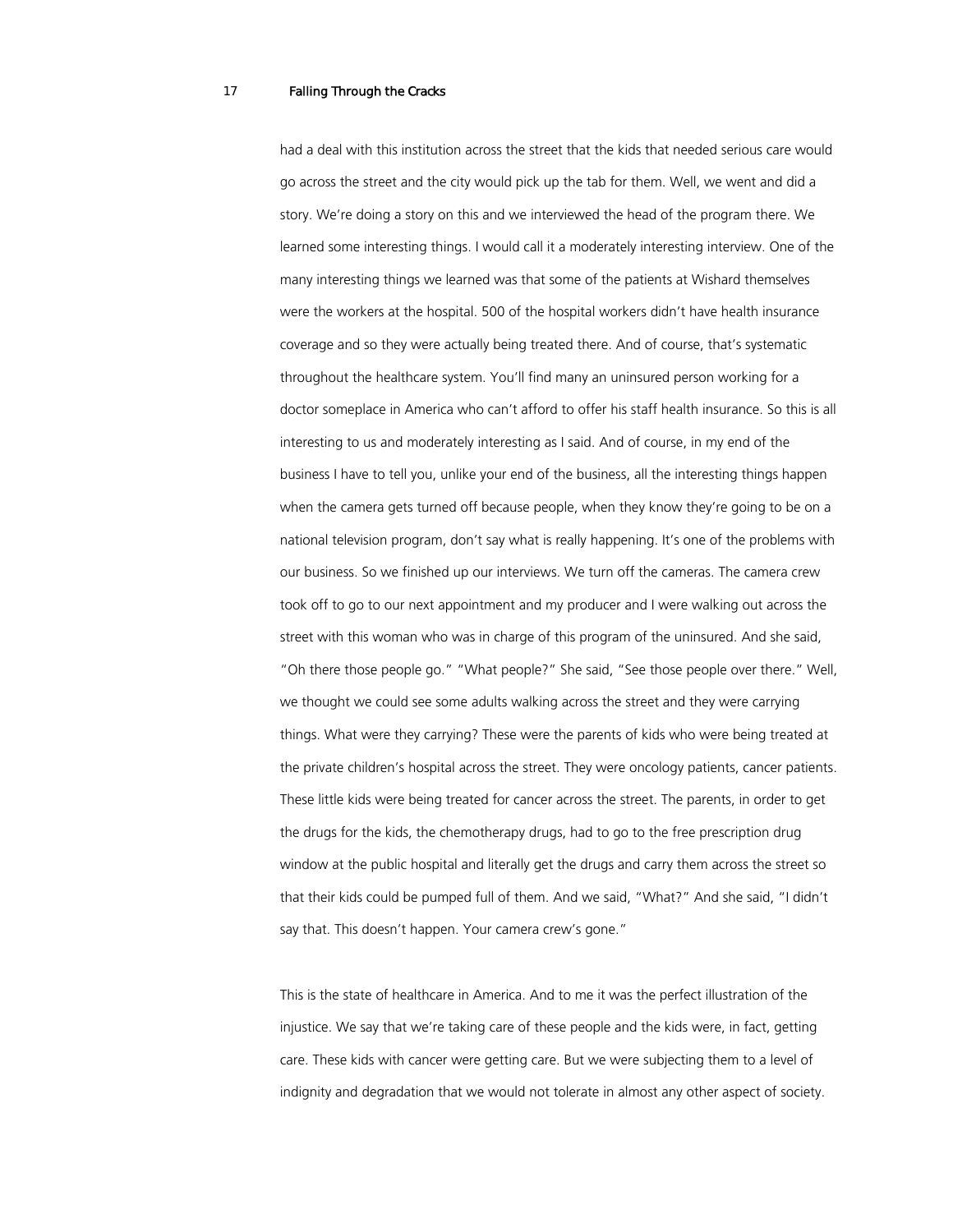But we tolerate it in healthcare. And systematically, as we go through the country we find examples of this. Just quickly I'll say, when asked who the uninsured are, the title of tonight's seminar is "Falling Through the Cracks," I guess you could call them the crack people. That has pejorative connotations. I like to think of them as the gap people. They're the people who fall up through any of the innumerable gaps that we create in health insurance in America. And I have to tell you as creative people, if you can think of a situation, it's probably really happening, because almost every permutation of this that you can imagine is out there.

If you think about the American health insurance system, about 140 million people are covered in employer-based plans. About 100 million people are covered in some form of public health insurance, Medicare, Medicaid, state workers covered under public employee insurance plans. People always say we can't have Canada in this country. Well guess what? We're running three of them, three times the Canadian population is in public health insurance right here in this country. Then there are the 41 million uninsured, of course, and then there are about another 16 million people who buy health insurance independently in the individual insurance market. There are so many people who fall just on the edge of the gaps in all of those systems.

Ron mentioned people who aren't able to get a home mortgage. When we were doing these Robert Wood Johnson forms a couple of years ago, we met one couple in Binghamton, New York. She was a school bus driver. He was a temporary worker at IBM. No health coverage. Two kids, the kids had coverage under the state program for children. Adults didn't have coverage. He was at IBM, one of the biggest companies in America, used to be, and because he was a temporary worker he was not going to be eligible for the IBM insurance package. So they didn't have health insurance. They were the example of the people who went to the bank because they were going to buy a home and the bank said, "Are you kidding? You could develop a very serious illness and go bankrupt. We can't possibly extend to you a mortgage." So they were people working. Just the points that were made earlier, working, but just right on the edge, the gap people.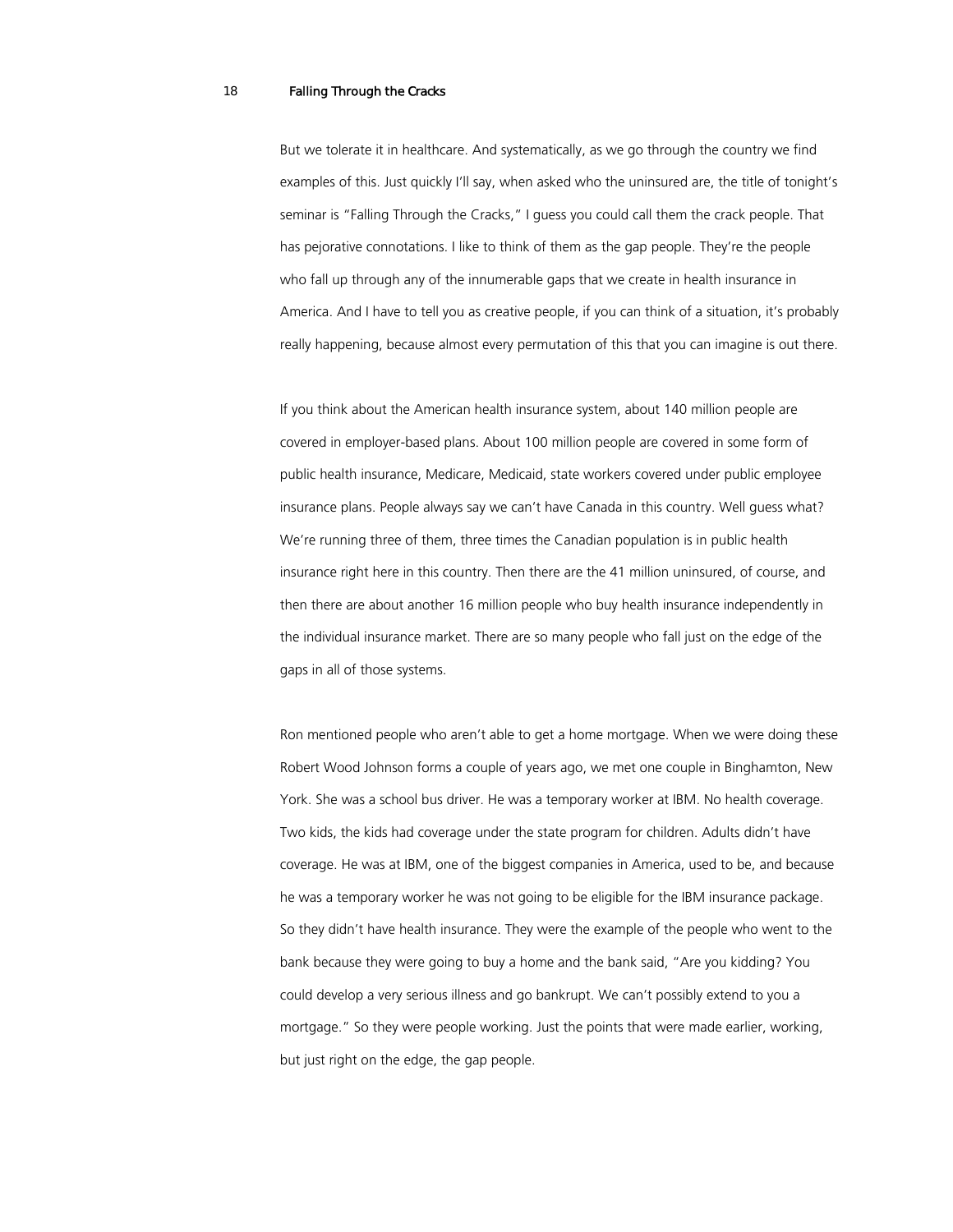Down in Florida, we met another woman, another perfect example. This woman, Sandra Harmea, originally from South America, came to this country, got married, had two kids who were born here. If you're born here you're okay. You're able to get coverage. Her husband had died. She was a widow. She could have qualified in theory for Medicaid in the state except for one thing. She had a used car, which put her over the asset limit for the eligibility in the state of Florida. And Florida's right up there with California and you can't do anything without a car and this woman needed a car to get to her crummy \$7 or \$8 an hour job. Right at the edge. And again, as I say, as you go systematically through the system you will find people who are just this far away from health insurance, whether it's in employment or in the public sector the gap people. And the gap is big. The gap is growing.

I just want to close by saying I think—did I see Eric Moore here earlier? I did. I thought it was you, Eric. Eric and I met each other at the Venice Family Clinic a year ago when we were out here doing a story on the Venice Family Clinic. Eric is another perfect gap person. I'll let him tell his own story. I'll just tell you briefly. We came out here after 9/11 because so many people in this area had lost their jobs after 9/11. And Eric was with LAInsider.com, and that was a tourist related Web site, and he lost his job. I was thinking of you Eric, when I was watching that Friends segment because Eric was almost the same thing. He walks around for several days with this pain, finally collapses on the pavement, gets taken to the Venice Clinic. Because he's obviously under serious duress, they transfer him to a hospital. It turns out he had a blood clot in his leg that had moved to his lung. It was a pulmonary embolism and he walks out with a \$16,000 hospital bill which is bigger than his student loans from UCLA. You know, gap people, they are all over the place and their stories are rich and tragic and compelling and I thank you all for being willing to take them on and give them the glories that you can produce when you can really show what happens when the camera's on.

Baer: Thank you. That was compelling and upsetting, as you heard from the audience's response. I was struck when you said that emergency departments were so used to not even considering that the people who clean the floors and wash the windows are not probably insured. It's not a story that I think, at least when I was on  $ER$  we didn't, it struck me that it's right in your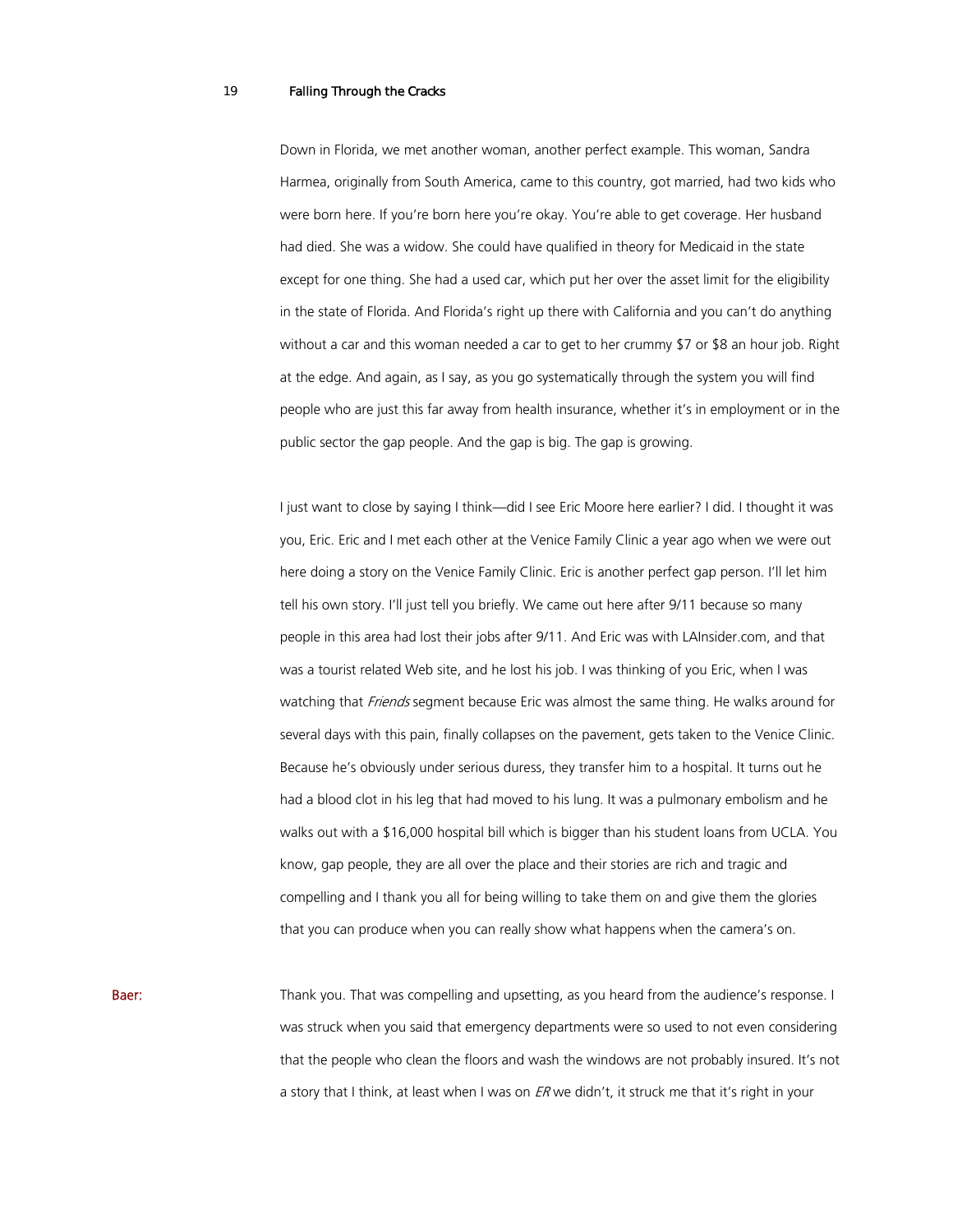own back yard. That you take it for granted. And I'm hoping that Arthur Kellermann, who's the director of emergency medicine at Emory can talk about that. He sees it on a day-to-day basis. Is it getting worse? Is it getting better? What are you doing about these people that Susan was just talking about?

Arthur Kellermann: It's getting worse. It's getting a lot worse. I'm not here tonight in any of the usual hats I wear, academic department chair, researcher, member of the Institute of Medicine. I actually chair a committee that's studying the consequences of uninsurance and three of our reports are on the table. I am here as a witness. I'm here as a witness for the thousands of patients who I have personally cared for over the past 20 years of work in public hospitals in Seattle, Washington, Memphis, Tennessee, Atlanta, Georgia.

> I'll never forget one of my first experiences with the brutality of uninsurance. Shortly after I arrived in Memphis, paramedics wheeled a young man with diabetes into my emergency room. It only took a few moments for me to determine that he was critically ill. He had what we call diabetic ketoacidosis. His body was dumping acid literally into his blood stream because it couldn't metabolize the sugar from the lack of insulin. He was literally on death's door. I reached to check his pulse on the stretcher as they stopped at the desk and encountered a shiny, brand new plastic wristband. It was a hospital wristband for a world class private institution four blocks up the street. And I looked at the paramedics and said, "What the hell is this?" And they said, "Well, Doc, you know, he's a transfer." "A transfer? Jesus Christ, he's about to die." "Well, Doc, you know, that's just what we do." "What do you mean, it's what we do?" "Well, you know he's indigent. They don't take care of indigent patients. You take care of indigent patients." That's patient dumping. There's a law against it now. Now they have to be a little more clever about it, but it's dumping nonetheless.

Noah asked you to imagine a woman forced to choose between food and medicine. I don't have to imagine it, I've seen it. Donna, a middle-aged working mother, was brought into my emergency room after she collapsed on the street and quickly lapsed into a coma. By the time she reached us her blood pressure was sky high. It was like 250 over 160 and she was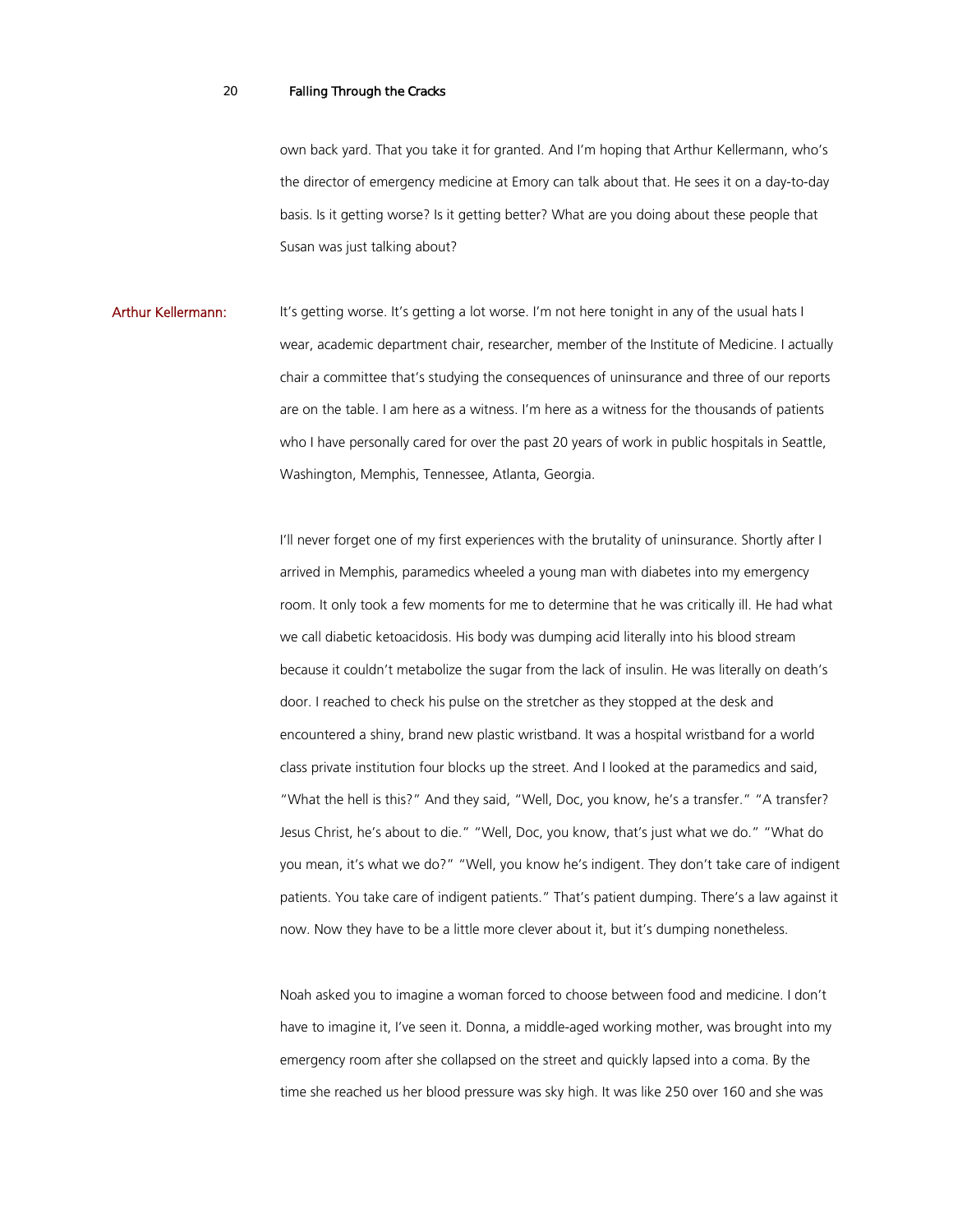on the bed and sort of breathing through clenched teeth. I could tell, again, classic paradigm picture, that she had a ruptured blood vessel in her brain and in fact, the emergency CAT scan showed it. It was as if someone had planted a small hand grenade in the center of her head and pulled the pin. There was nothing we could do to save her. We did a full court press. We worked hard. But within a few hours she was dead. When I went to break the news to her sister and other members of her family I found out that, in fact, she had made that fateful decision. She had to choose between feeding her kids or buying her blood pressure medicine. And she made the choice that any mom would make. She put the kids ahead of herself. I don't think she knew that within a few weeks she would be dead and therefore, not able to care for her children any longer. But she made the choice, nonetheless.

We talk a lot about the fact that not having health insurance is bad for your health. I'm here to tell you that having bad health isn't good for your insurance either. A few weeks ago at Grady, I was taking care of a young man with asthma. Not a horror story this time, he actually improved readily with treatment, was feeling better. I was writing his scrips and it was one of those rare moments when it was a little quiet so I struck up a conversation. I said, "Now, you've got a doctor that's going to be able to follow you up?" And he said, "Not anymore." "What do you mean 'Not anymore'?" "Well, I don't have any health insurance and so I've got to find a new doctor. Can I come here?" "Well, sure you can come here. It will take a few months, but you could come here. Why'd you lose your health insurance?" He said, "Well, I had a bad asthma attack in the fall and I was in the hospital for a couple of days and when I went back I was fired." "Why were you fired? Didn't you tell them you were sick?" "Yes, that's why I was fired. My boss told me that he could not afford to have an asthmatic on his health plan. Is that legal, Doc?" "No it's not legal." And I gave him some phone numbers to call, but he's still uninsured.

My own brother lives on a mountaintop in east Tennessee, double-wide trailer, kind of a Jeff Foxworthy wannabe. Bill is the butt of a lot of my stories, but this one is not as funny as some of them. Bill, about a year and a half ago, had a very small stroke, taken to the hospital, sent to Chattanooga, Tennessee, the big city for us. And there the doctors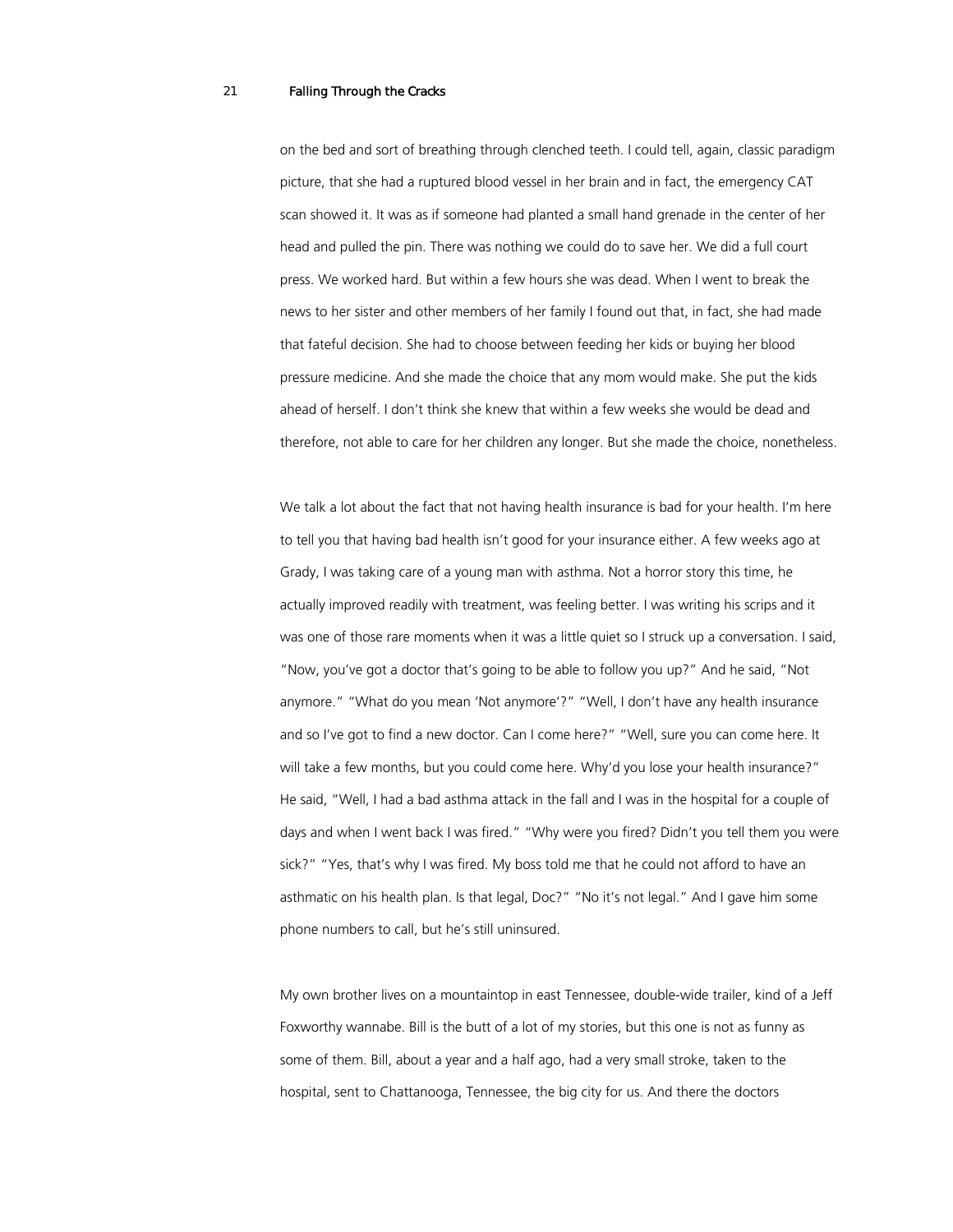diagnosed a cardiac defect. He had a small hole in his heart that was allowing tiny blood clots to pass through. He needed to have it repaired. They discharged him. He went back to his employer, who in infinite compassion said, "You can't operate heavy equipment. You need to climb off that vehicle. Here, take this fire hose. Work in 98 degree weather. By the way, you can't have any breaks." And he called me that night and said, "My God, they're going to kill me. I have to quit." I said, "Bill, don't quit. That's what they want you to do. Just hold out two days. You can do it for two days." I ran to work the next day, whipped out my Emory letterhead, typed out a letter to the regional office of this employer, put every title I could think of that I've ever had, and a couple that I haven't, mentioned the fact that my wife, my brother's sister-in-law, was an employment attorney, pointed out that they were violating about three federal laws and faxed it to the corporate office. About three hours later an attorney was in the car driving to the company to explain to them that Bill could not be run off the job. Well, it helps if you have a medical skill or public health faculty member advocating for you. It also helps if your younger brother is a medical school professor. But 99.9% of the uninsured don't have that kind of personal advocacy for them. So he dodged a bullet that time, but later on the company got in trouble and he did, in fact, lose his job and today my brother is uninsured.

Over the past 20 years I've treated countless patients who waited too long, put it off, rationalized, did everything they could because they were afraid of the devastating financial consequences of their illness on their families. And by the time they get to me in the emergency room, the disease is advanced, it's far more expensive to treat, and sometimes the condition is fatal. And yet, I listen to politicians talk about inappropriate use of emergency rooms or how the uninsured are lazy or don't care or made value judgments. It's a bunch of crap and I'm sick and tired of hearing it. And I'm sick and tired of watching my patients, your friends, your co-workers, members of your family and my family, suffer as a result of that kind of arrogance.

I want to close by describing one other group that rarely gets talked about and this one is quite personal to me. Another group that's very affected by the problem of uninsured in this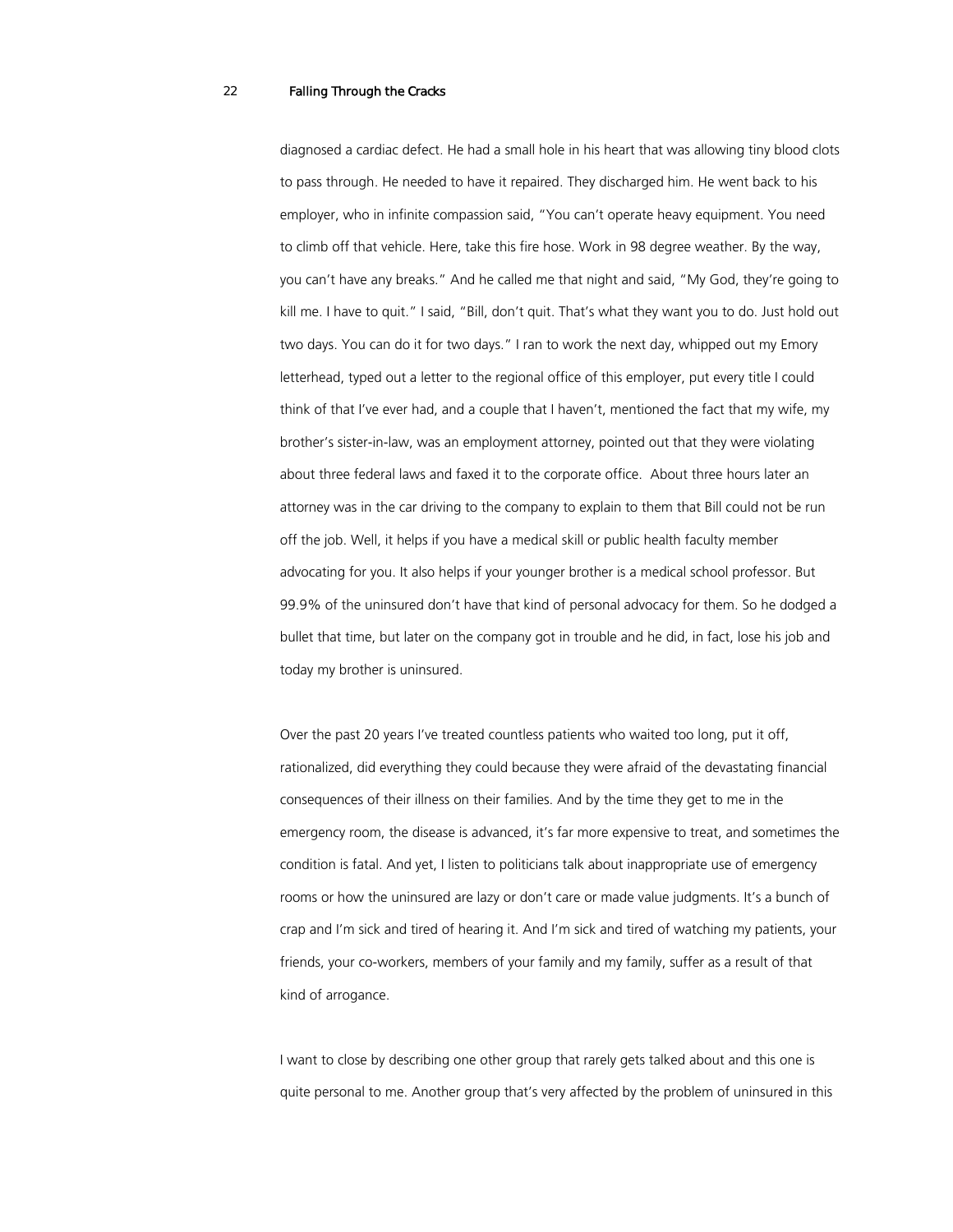country, and it is the providers of emergency care, the workers at public hospitals who care for the uninsured. My hospital, Grady Memorial in Atlanta, is the only public hospital in the metro area of four million people. When it's full, and it's full nearly all the time, patients back up in my E.R., cannot be moved to inpatient beds and they have to stay there for hours or even days at a time. Meanwhile, we have to care for more incoming patients every hour, 24 hours a day, seven days a week, pouring in, pouring in. And we have to do that with half of our nursing positions vacant. I used to lose docs frequently because they'd kind of get tired of the nonsense of public hospitals and went to take a higher paying job in private practice. Increasingly I'm losing doctors purely because they can't take the stress. They can't take the disappointment. They can't take the fact that they can't practice the quality of care that they went to school and dedicated their lives to practicing. One of my best highly trained, a 10 year veteran, superb physician, called me one night and said, "I can't take it anymore. I'm afraid I'm going to kill somebody. I am so scared to go to work that I vomit in my driveway before I get in the car to come in. I just can't do it anymore." Teaching hospitals and the doctors that work in them are unraveling under the economic weight of carrying for so many uninsured Americans. Last year Grady's burden of uninsured care went up 15% in one year. It added 15 million in red ink to an already losing bottom line. Now if Grady folds in Atlanta, Atlanta will not only lose its public hospital it's going to lose its only Level 1 trauma center, it's only burn unit, it's only sickle cell center, the state's only poison control center, the region's only Level 3 neo-natal intensive car unit and the community's primary front line hospital for disasters and acts of terrorism. When mission critical hospitals like Grady close, everyone in the community, insured and uninsured alike, lose access to life-saving emergency, trauma and disaster care. At that point, it won't matter anymore who's insured and who's not, because either way you'll have nowhere to go.

**Baer:** Thank you very much. Your dedication is inspiring and I know that we have to tell those stories more often. We'll hear from Dr. Robert Ross, who is the head of the California Endowment. And it's good to have him speak last before your questions because I'd like to ask him to talk about the future, since the present is actually rather bleak. What's going to happen?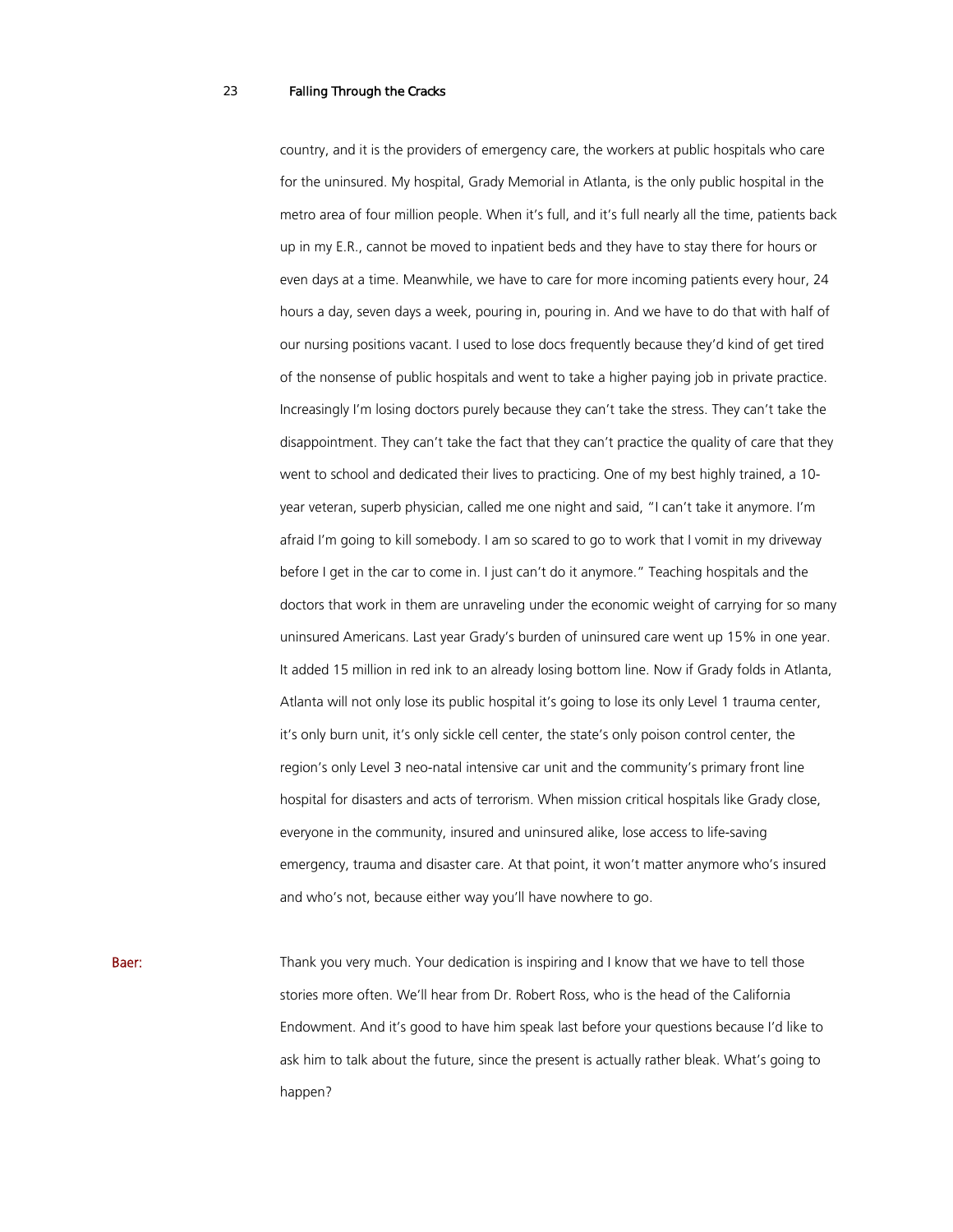Robert Ross: Well, first of all thank all of you for being here. For those of us who've been at the front lines, even backlines of this issue, it really gives me a sense of hope that this industry is interested in putting a face on this issue. It's very difficult to follow Dr. Kellermann because I'm not sure what else I could say to drive the point home. The reality is that this is not hyperbole. It is dramatic, but it's really not drama. It's really happening. And the view I get is I'm now in my third career. The first career is as a practicing pediatrician in inner city Camden, New Jersey, and then as a public health official in Philadelphia for a few years and then in San Diego county. Now my third career as a president of a health foundation, and our foundation, the California Endowment is committed to providing grants to organizations that are working on these issues, like the Venice Family Clinic, and others who provide services to the uninsured and the underserved.

> What Dr. Kellermann described, it's important for you to take away because in order to put a face on this issue that in our view would help improve the public will to create a sense of outrage in order for something to have to happen, for those dominos to be lined up and knocked down, this has to turn from an issue that is about those people to our problem. So myth number one, which has been debunked, is that this is about poor people. And if you still believe in the Elizabethan poor laws, that poor people deserve to be in their plight because they're sinful and they became poor, then we're not going to move this issue from a policy standpoint because many of our elected officials still believe in the Elizabethan poor laws. The fact of the matter is that 80% to 90%, the studies show over and over again, these families are working families. They are working. That's point number one.

Point number two is as dramatic as the individual stories and as compelling as the individual stories can be, let me just tell you about a story which actually changed my career path. And it had to do with a family that was uninsured. And this was in 1988 in Camden, New Jersey. A family came in brought in by the Dad, which was unusual because the mother usually brought the family in, African-American family. Dad worked as a laborer, he was in construction. He had three kids. And they had missed several appointments. For seven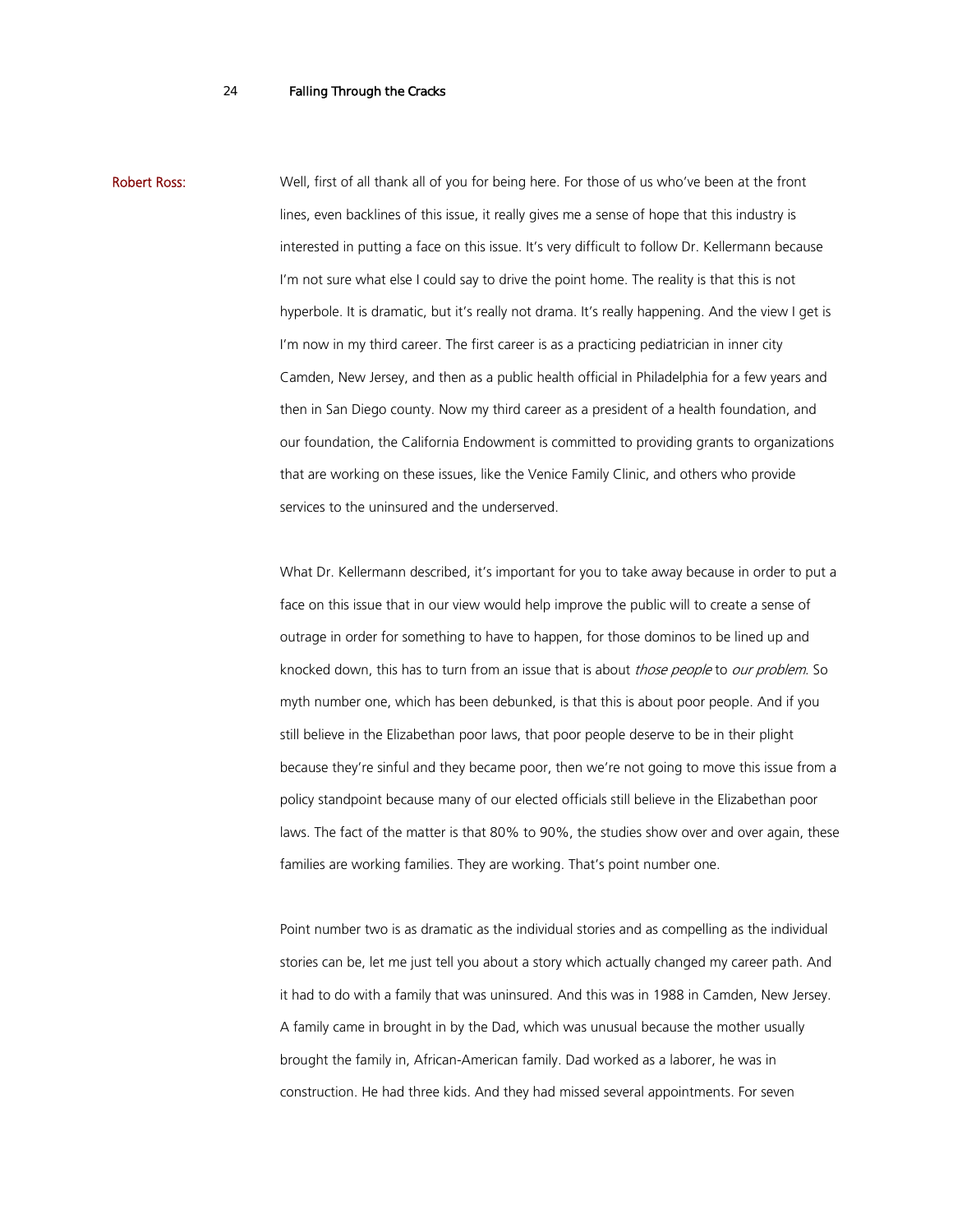months or so they had not come into the clinic. So the kids were behind on shots and behind on a bunch of other things, just good basic preventive pediatric healthcare. And I started reading Dad the riot act about them missing the appointments. They were uninsured but we had a program kind of like the Venice Family Clinic where if you can't afford it, you don't pay for the whole visit. You pay \$5 or \$10, whatever you can pay and we'll see you. So Dad brings the kids in and the kids are behind in their shots. "You guys missed your appointments. Where in the heck is Velma?" who was the wife. And he kind of sheepishly pulls me outside the room because he didn't want to talk in front of the kids. And he said, "You know Dr. Ross, we haven't been here for a while because Velma got hooked on crack cocaine. In 1988, some of you may remember, was the height of the crack cocaine epidemic and it really substantially changed a lot of what was happening in inner-city healthcare. And they didn't have health insurance and he couldn't come partly because he had difficulty finding the time, but also, mostly, because he just didn't have the money, because Velma began to use the money to support her habit. And in fact, it was the week before Christmas that I saw him. And he was telling me this story in tears because Velma had broken into the closet where he was hiding all the kids Christmas presents and had taken the Christmas presents to sell to support her cocaine habit. And I knew this family. I knew this mother and it was, first of all, stunning news to me that this had happened to this mother. But we also later found out that one of the kids was having some behavioral issues. And to make a long story short, the kid ended up having lead poisoning, which is typically screened in one of the very early pediatric visits and we had missed because the kid had not come in, and the child was doing poorly because the lead poisoning. And finally we got that treated and got that fixed. But now we had the lead poisoning issue, the mother with the drug problem, needed care, needed treatment, and this was a family without health insurance coverage. And it was something about that story and this mother and it happening to these kids that, I didn't vomit in the driveway, but I said, "I've got to back up from this a little bit. Who's throwing these bodies off the bridge downstream?" And that's when I decided to shift into a career into public health policy because I wanted to do something about how our health care system didn't work. And obviously, I haven't fixed it yet.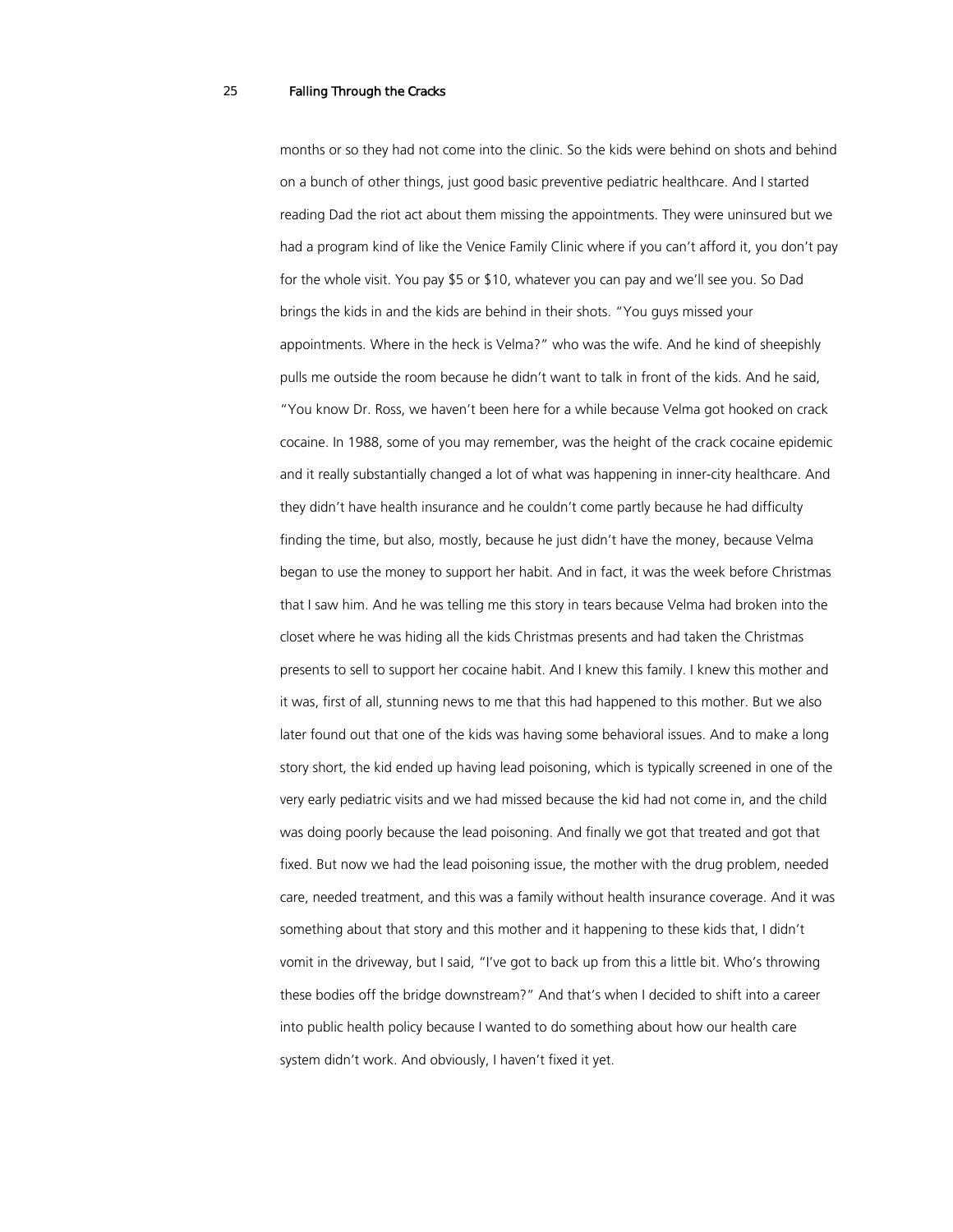But now I'm at a foundation and I get to sort of sit in the balcony because I bounce from talking to doctors and nurses and health care executives and emergency room physicians and patients, and I hear the same stories. And it sounds and feels like a system that is really about to implode. Two years later, after treating Velma's family, I was then the commissioner of health for the City of Philadelphia and we had a measles epidemic. We hadn't had a measles epidemic in probably 25 years. And the reason why we had a measles epidemic, not just in Philadelphia, but nationally in every urban center in the country, was because kids were not getting their shots. The kids were not getting their shots because of the millions of families that don't have access to healthcare. In the City of Philadelphia that year we had 1,000 cases of measles and we had nine kids that we buried. Our Public Health Department, I went to every funeral. And there is no way that a child in this century or the last century should die from a case of measles, not in this country. And there were more than 100 kids who died that year nationally as a result of measles, who really should never have gotten measles.

So I want you to connect the dots from the family who's got a crisis and an issue that they're facing in terms of the financial cost, the cost of their health, the human suffering and pain, and then connect the dots to the picture that Dr. Kellermann just described because it adds up to a system that is under enormous and severe strain right now. Lack of health insurance coverage can lead to epidemics that are absolutely and completely preventable. It can lead to infant mortality rates that are completely unacceptable. It can lead to emergency rooms and trauma centers that are either overwhelmed, they're clogged and so strained or the doors are shut. So if it's your wife or your son or your daughter who's got a fractured femur and has got to go to the emergency room and the wait is six hours, and that's your child sitting on the stretcher and you've got health insurance, and you're saying, "Wait a minute. This is really unfair."

That's the situation we now have in Los Angeles County, which is now the epicenter of this national crisis. We talk about homeland security, and if you were to be smart enough and sinister enough to pick a city to try and implant smallpox, what place would you pick? I would pick Los Angeles County, as four out of every ten residents are uninsured. You would